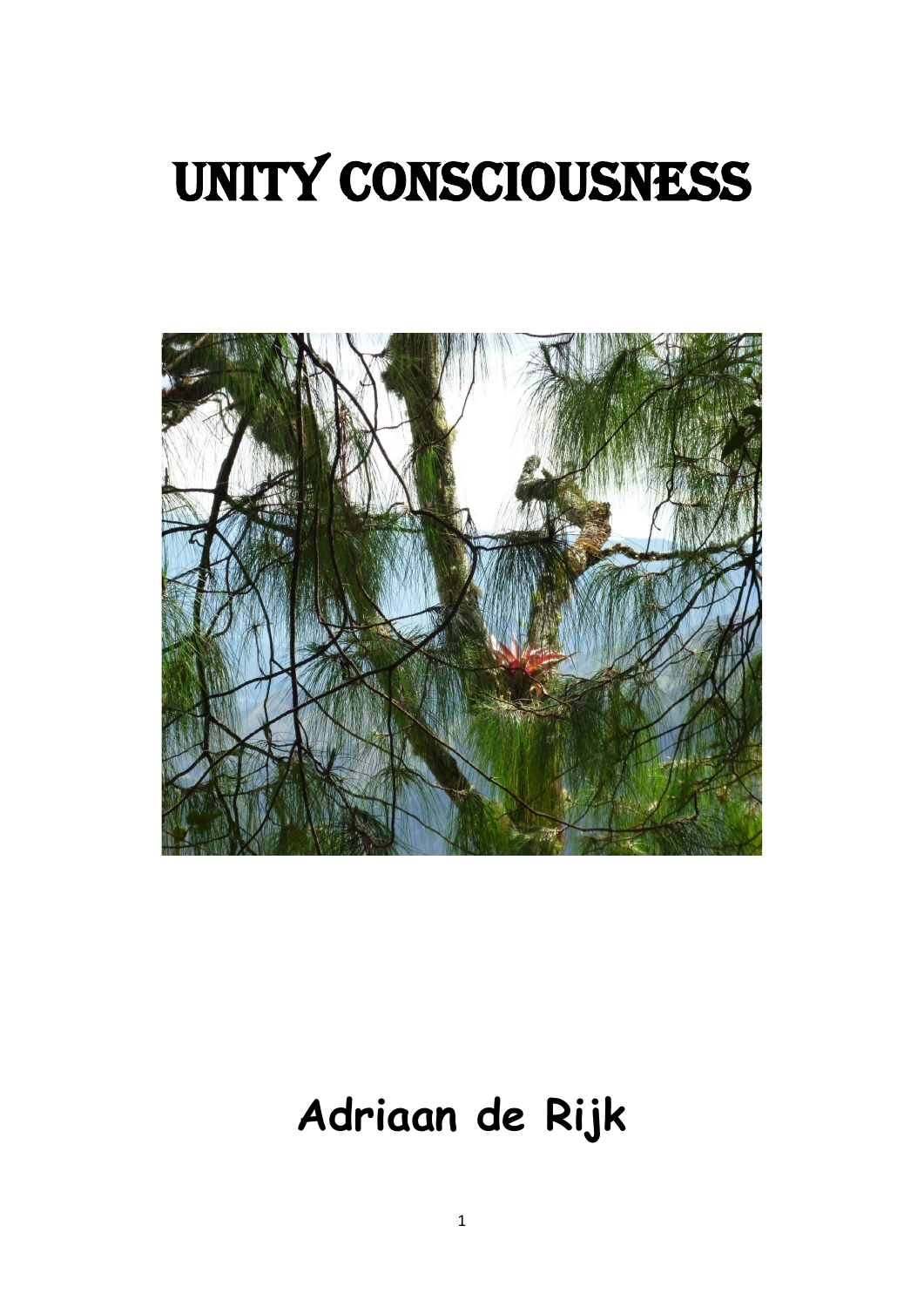This e-book is free of charge. You are not allowed to change it or sell it for profit without expressed permission of the author.

It was originally written in the Dutch language in 2013. I have reworked it completely in 2022 as my perspective of things has drastically changed.

I hope you will find things in it that resonate with you.

This e-book is not meant to replace advice or treatment from psychologists, psychiatrists or any other medical profession or institute.

The author of this e-book cannot in any way be held responsible for negative or detrimental results that stem from the application of certain information or principals that are written in this e-book.

Copyright © All rights reserved; Adriaan de Rijk, Eikenlaan 2, 9290 Berlare, Belgian 2022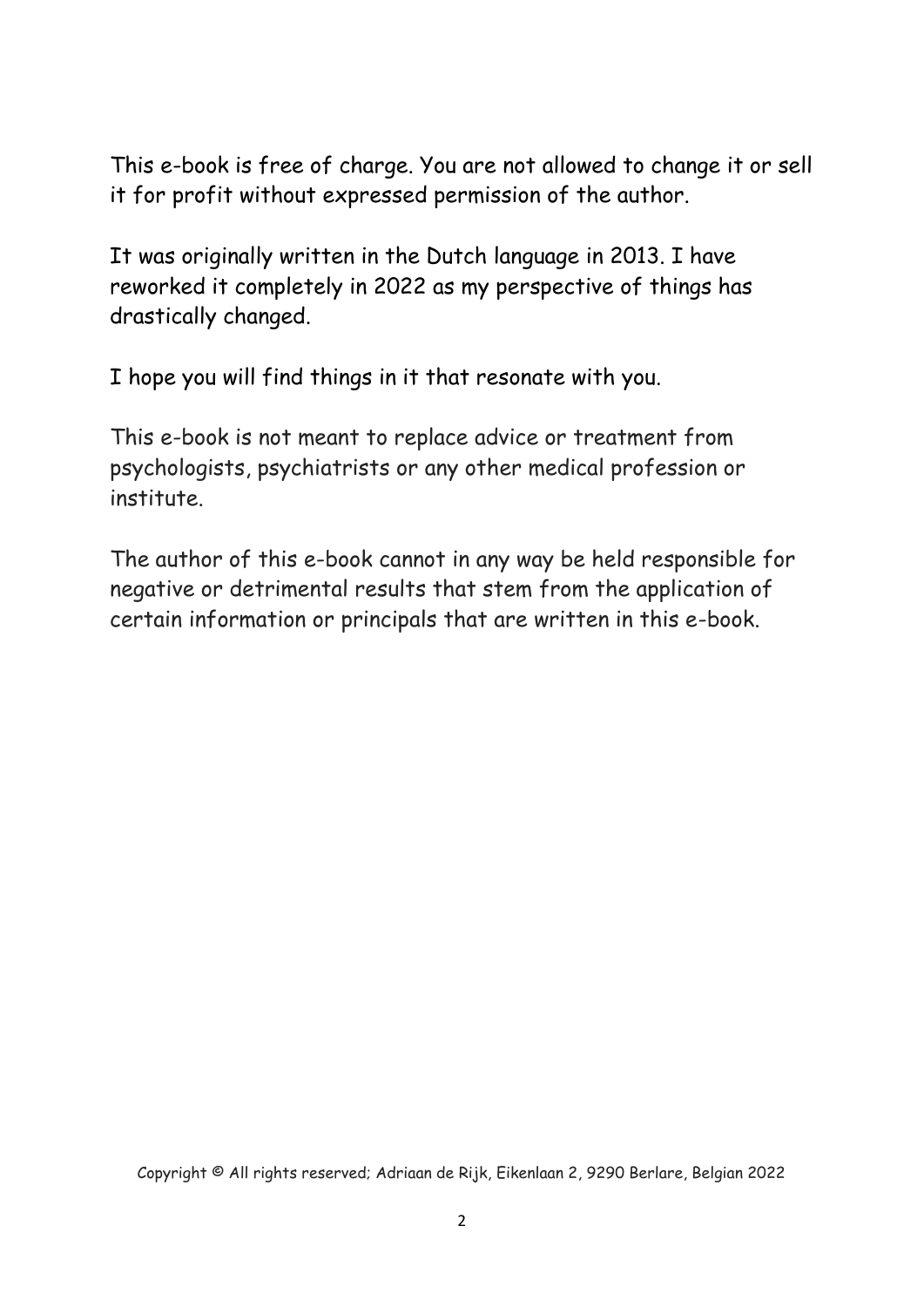## **Preface**

This is an e-book that you have to study to get the most benefit from. I know many people don't study information in order to really understand it.

We have become very much information hungry. We seek information that gives us an adrenaline rush. Information hunger is actually an addiction. When you study this e-book, you will learn things about addictions that you might not have realized before.

So, when you want to read this e-book to satisfy your information hunger the chances that you will put it to use are next to nonexistent. Also, you will get bored reading it pretty fast. In this case I think it is better to not read it at all.

It is written for those that want to raise their vibration to become more conscious. This is not for everyone. You must be brave and willing to be vulnerable.

We live in extremely trying times. Raising our vibration while we are bombarded with bad news can be very hard on us, but if we succeed, we will benefit greatly on the long run.

It is for those sturdy souls that I wrote it.

If you truthfully apply this information to your life, you might never be the same again.

I refer to the awareness scale many times in this e-book. It would be best to use the hyperlinks to access my website. Then you can download this scale and put it aside from the text so you can see at a glance what I am writing about.

You can also copy it from this e-book as it is on the next page.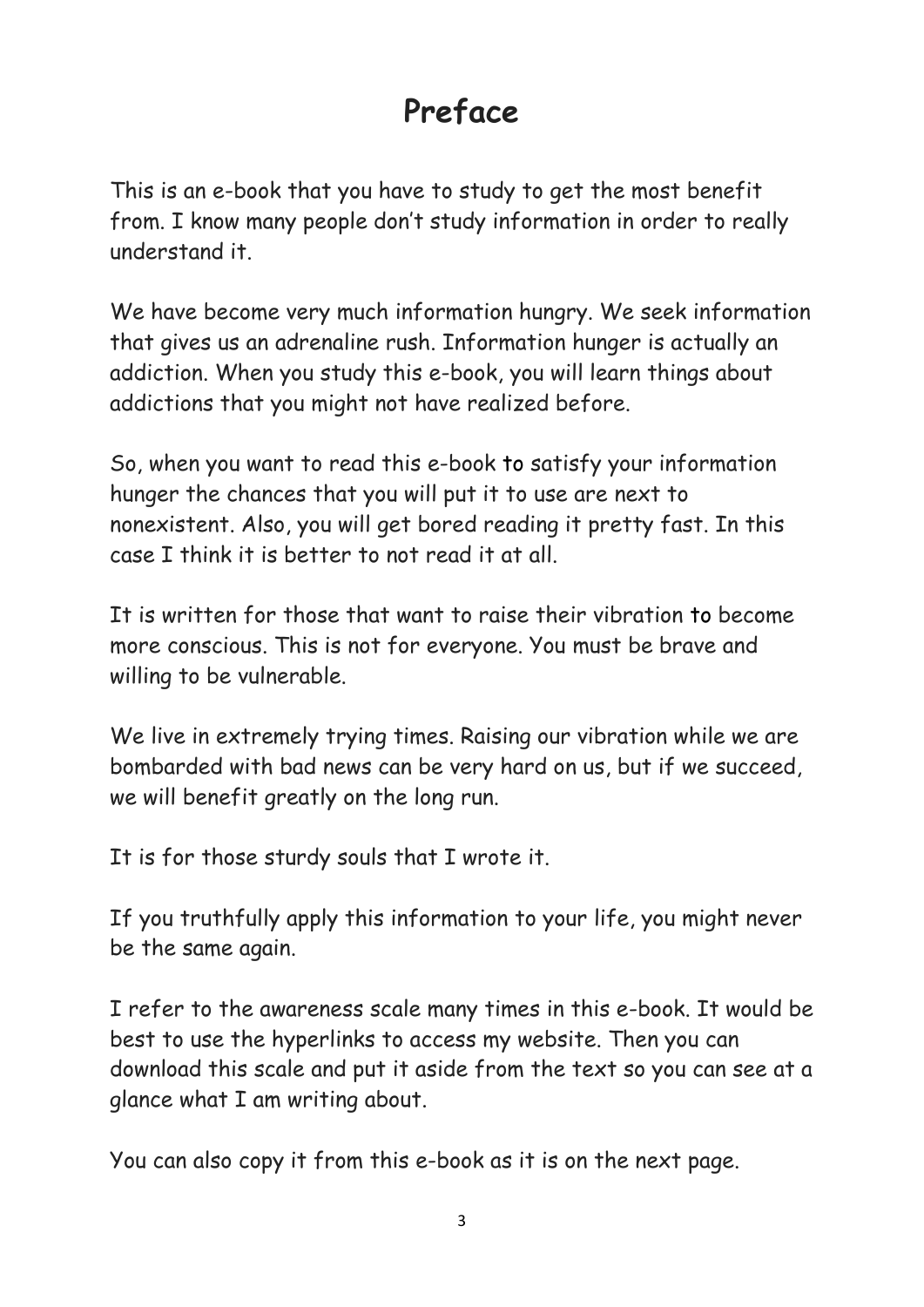#### **The Awareness Scale**

Total Knowing Knowing + Being Fully Aware - + Being Yourself \* + Extra Sensory Perception - + Intuition \* + Purpose - + Competence \* + Belief - + Ideas \* + Understanding - + Exchange \* + No Understanding - + Confusion \* o Assumption o Unreality \* o Fixed Reality - - Helplessness \* - Irrationality - - Total Failure \* - Unable to Assume Identity - - Unaware \* Not Knowing

The plus levels contribute towards constructive creation. The minus levels contribute toward destructive creation.

The zero levels can contribute towards both constructive and destructive creation depending upon the influence from the plus and minus levels of others.

The stars and dashes on the right side of the awareness level indicate whether it is a stable or an unstable level of awareness. A star indicates instability, and a dash indicates stability.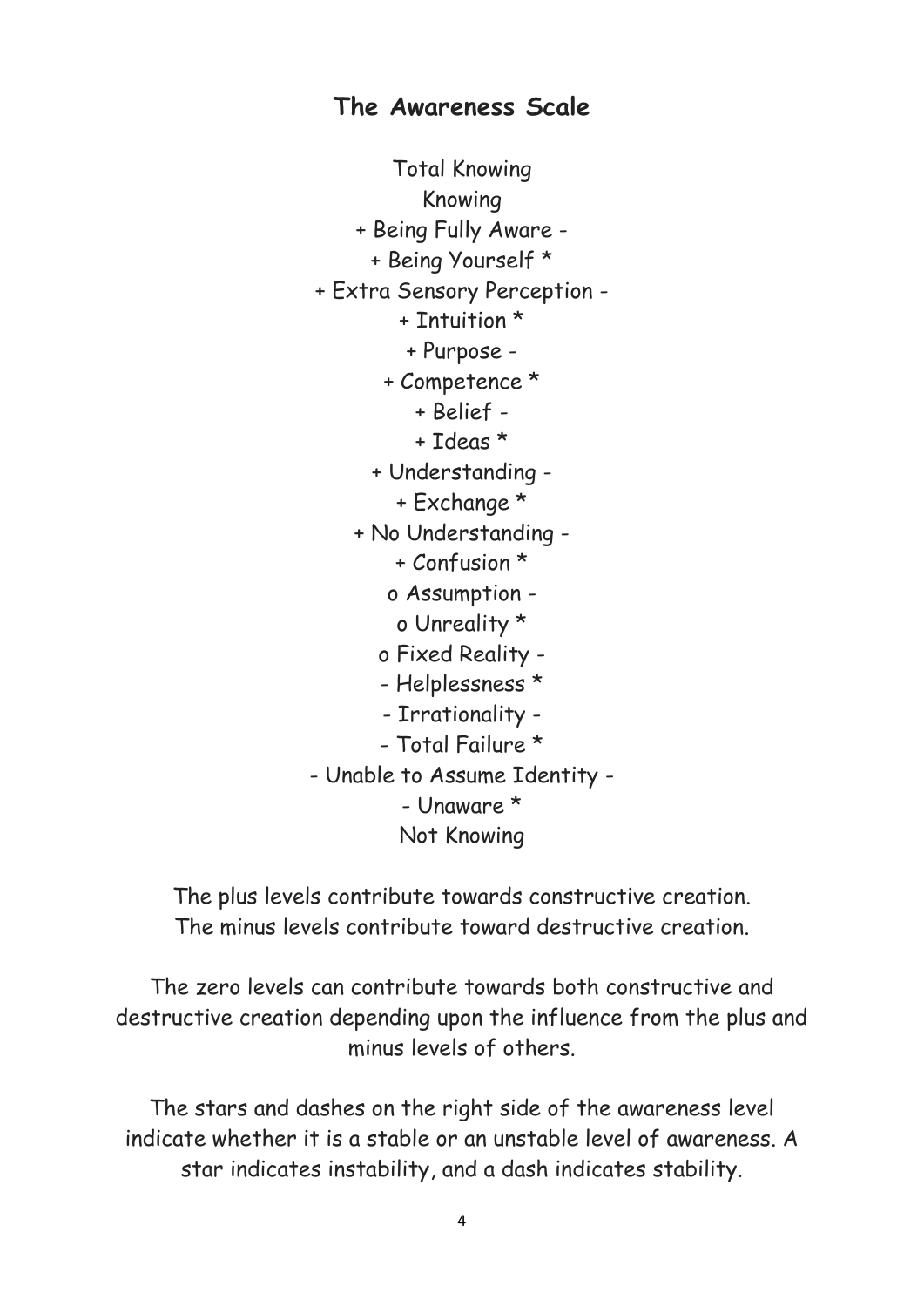In my [awareness scale,](https://vitalinformationsources.com/wp-content/uploads/2020/12/The-Awareness-Scale.pdf) there is no higher state of awareness than what I, in this e-book, call unity consciousness. When I developed my own awareness scale, I gave the highest state of awareness a different name. I called it "Being Fully Aware". But it means the same as unity consciousness, which will become apparent when you read on.

This highest level of awareness is hard to wrap your head around. How can you feel one with a world full of evil, division, separation and disconnection?

There is evil, division, and separation, but there is no such thing as disconnection. Everything forms one grand total where all in it is connected. We can only distance ourselves from things or people we find undesirable, but we cannot really disconnect from them.

When we are fully aware, we experience life as if we are life. We can still feel separation when we are fully aware, but we don't feel disconnected from anything or anyone.

The essence of life is vibration. This is the rock bottom basic of all that is. It permeates all things and is omnipresent. All forms are essentially vibration. We don't know how vibration came into being. We know there must be a source for it, but that is all we know.

Here are a few philosophical hypotheses that might shed some more light on all this.

You don't need a full understanding of these hypotheses. You don't have to agree with them either. They are just assumptions that might be useful for contemplation. I put them in the beginning of this e-book to support the rest of it.

- Disconnection is an illusion that gives the impression of distance.
- Unity gives us the impression of no distance.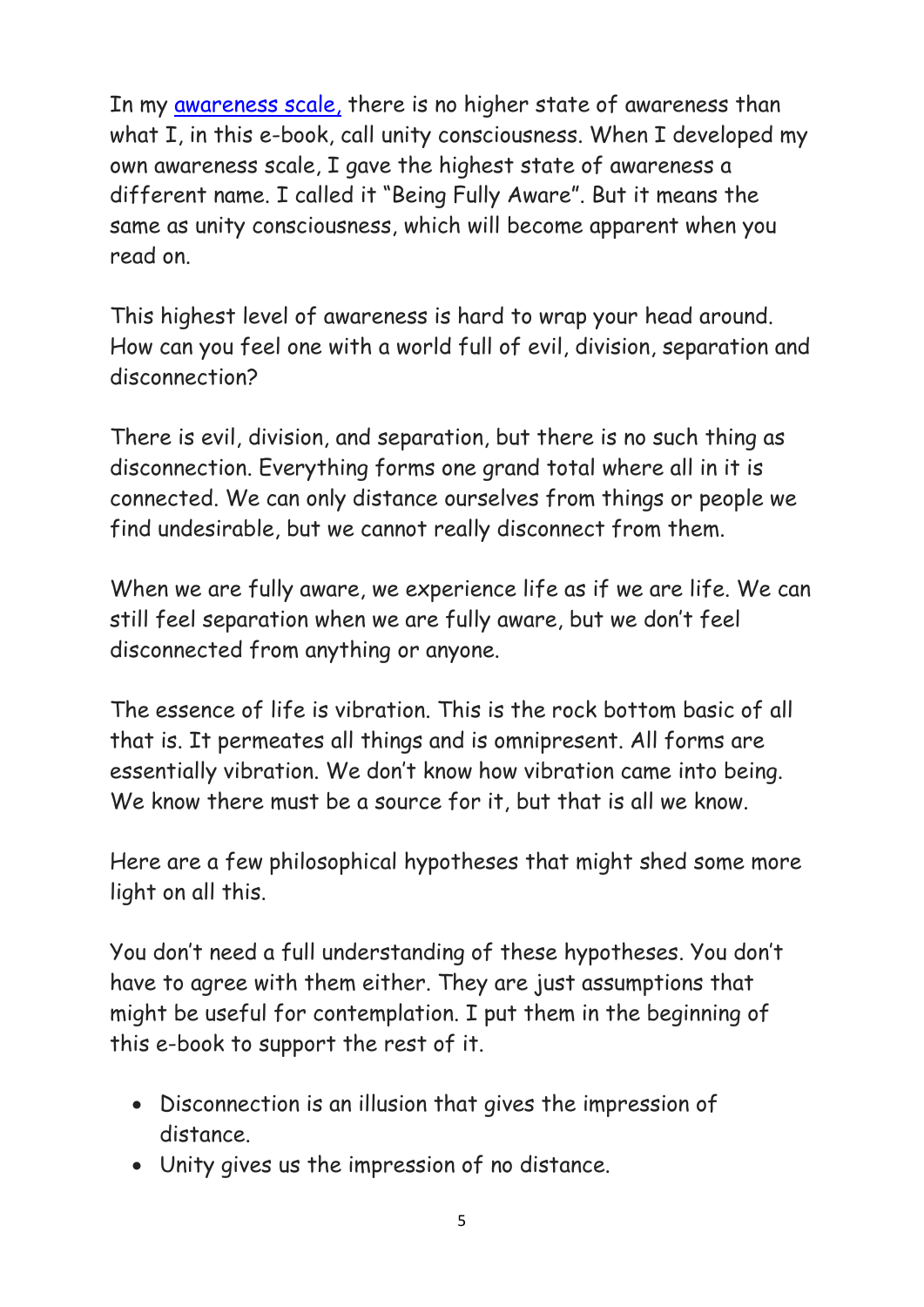- The impression of distance experienced in communication or action gives rise to the phenomena of reach and withdraw.
- Reach and withdraw are the basic elements that constitute motion.
- Vibration is motion, motion is energy and energy is vibration.
- The highest form of awareness (consciousness) is the feeling of being one with everything you become aware of.
- The lowest form of awareness is the feeling of being disconnected from everything you are aware of.
- Unity consciousness is a feeling of love for all that is.
- Below the awareness level of Being Fully Aware (unity consciousness) we can feel separation, distance, and disconnection.
- Exchange in communication or action is in essence a striving for balancing imbalances.
- The balancing of imbalances is determined by the ego.
- The ego feels in balance when it can Be, Do and Have all it desires.
- The ego feels out of balance when it cannot Be, Do and Have all it desires.
- The ego exists within our personal mind.
- The ego is the sum of all thought patterns and behavior patterns that concern who we think we are.

Reading these hypotheses more than once and thinking about them might deepen our understanding of them. You really do need to contemplate them and use discernment as even a deeper understanding could still be wrong.

The anatomy of life:

## **Be - Do - Have**

Everything starts with Being. In order to do something, we must Be something and in order to Have something we must Do something.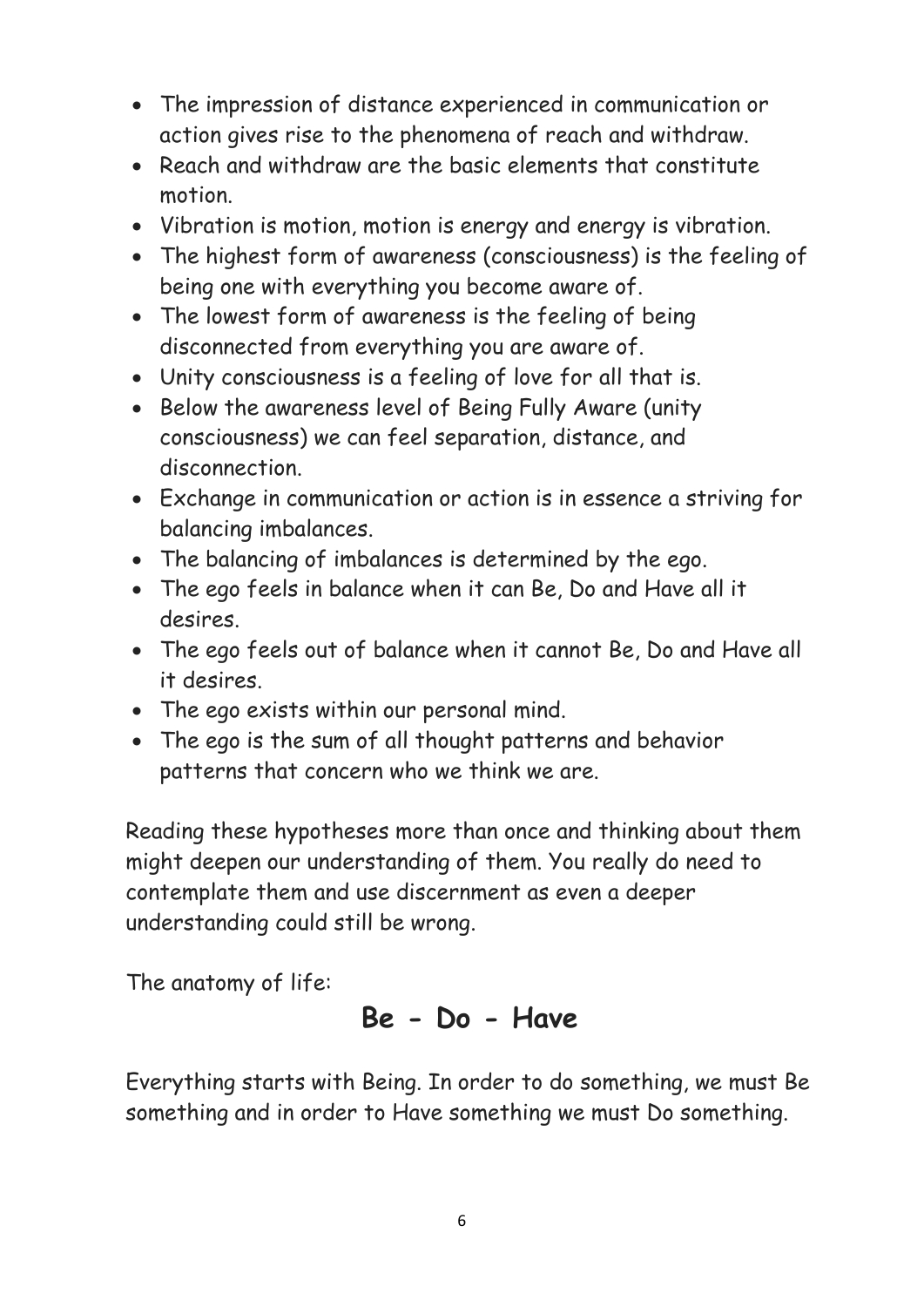All original Doing starts with thinking. Thoughts form mental patterns that make Doing easier.

Thought patterns can become action patterns. A thought pattern is a fixed way of thinking, and an action pattern is a fixed way of Doing.

Fixed thought patterns or action patterns can become addictions when too much of our attention is directed towards Having.

It is for this reason that the three elements of life need to be in some kind of balance. If they are too much out of balance our lives become a struggle. Addiction has at its root cause in the imbalance of the three elements of life.

It is all a matter of directing our intention. Intention is a subtle energy flow that is given direction through attention. When attention becomes too fixed on one of the three elements of life (Be, Do or Have) we can quite easily develop addictions in that area.

An addiction is a behavior pattern that we lost control over. Our attention is stuck on it, and it is as if we are utterly unable to stop this behavior.

We can of course direct our attention on other things. This works best when we become active. When we Do things, we can put our attention on what we are Doing, but as soon as we stop what we are Doing that requires attention, our attention might very easily move toward our addiction(s) again.

We don't need to think consciously about our addiction for the thought or behavior pattern to become again active. It will pop back into our awareness without fail. This is because mental or physical feelings of lack will turn it on automatically.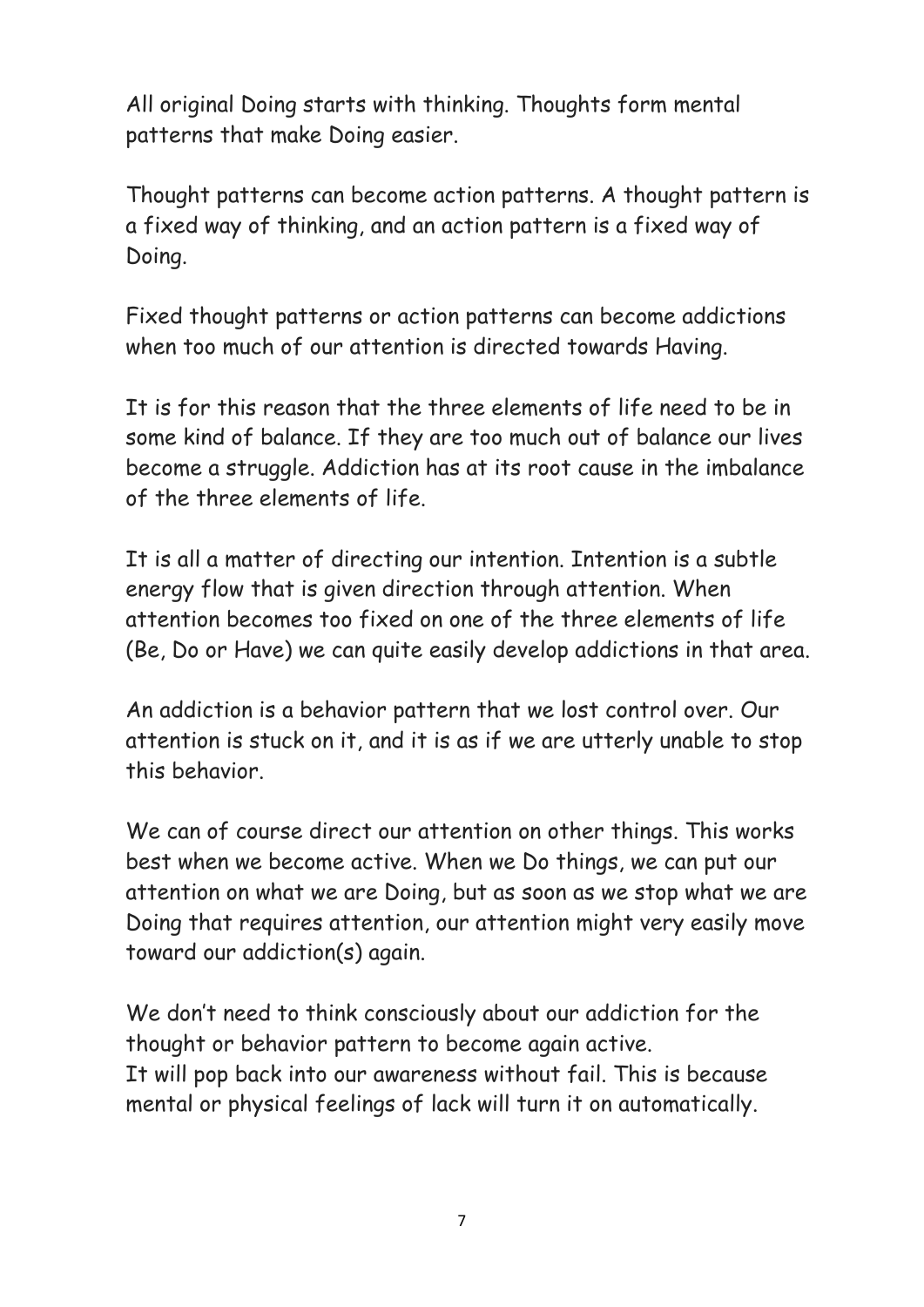Thought and behavior patterns can be constructive, obstructive, or destructive. Thought patterns don't always precede behavior patterns. On lower levels of awareness, people are often inclined to copy behavior patterns from others and especially from people they consider successful. No thinking or thought patterns are necessarily involved.

Thought patterns form through belief. A belief could be seen as a fixation of thought. Beliefs are the backbone of discissions. If we cannot believe in what we want to Be, Do or Have, we cannot make rational discissions, and when we cannot make rational discissions, due to no fixation of thought, our original intention will lose all its power.

In order to break a habit or addiction we need to isolate and rectify the thought patterns that keep our habit or addiction in place.

Fixation of thought can occlude the connection with who we really are. Remember, thought patterns are what the ego is made of. This is not the case with who we really are. So long as we feel no connection with our true self, we think we are our ego. And because we think we are our ego, we are our ego.

I have stated in many of my writings that I believe consciousness to consist of 3 component parts:

#### **Intention - Attention - Emotion**

I didn't come to this conclusion without real deep thinking. It occurred to me when I wrote my first e-book named: ["Awareness the Road to Knowing"](https://vitalinformationsources.com/wp-content/uploads/2019/07/Awareness-The-Road-To-Knowing.pdf). It took me more than 10 years of thinking and writing before I was satisfied with it. I finished it in 2011. The **[awareness scale](https://vitalinformationsources.com/wp-content/uploads/2020/12/The-Awareness-Scale.pdf)** is a part of this e-book and the entire e-book is about this scale. There is an expanded version of it that you can find [here.](https://vitalinformationsources.com/wp-content/uploads/2019/07/Expanded-Awareness-Scale.pdf)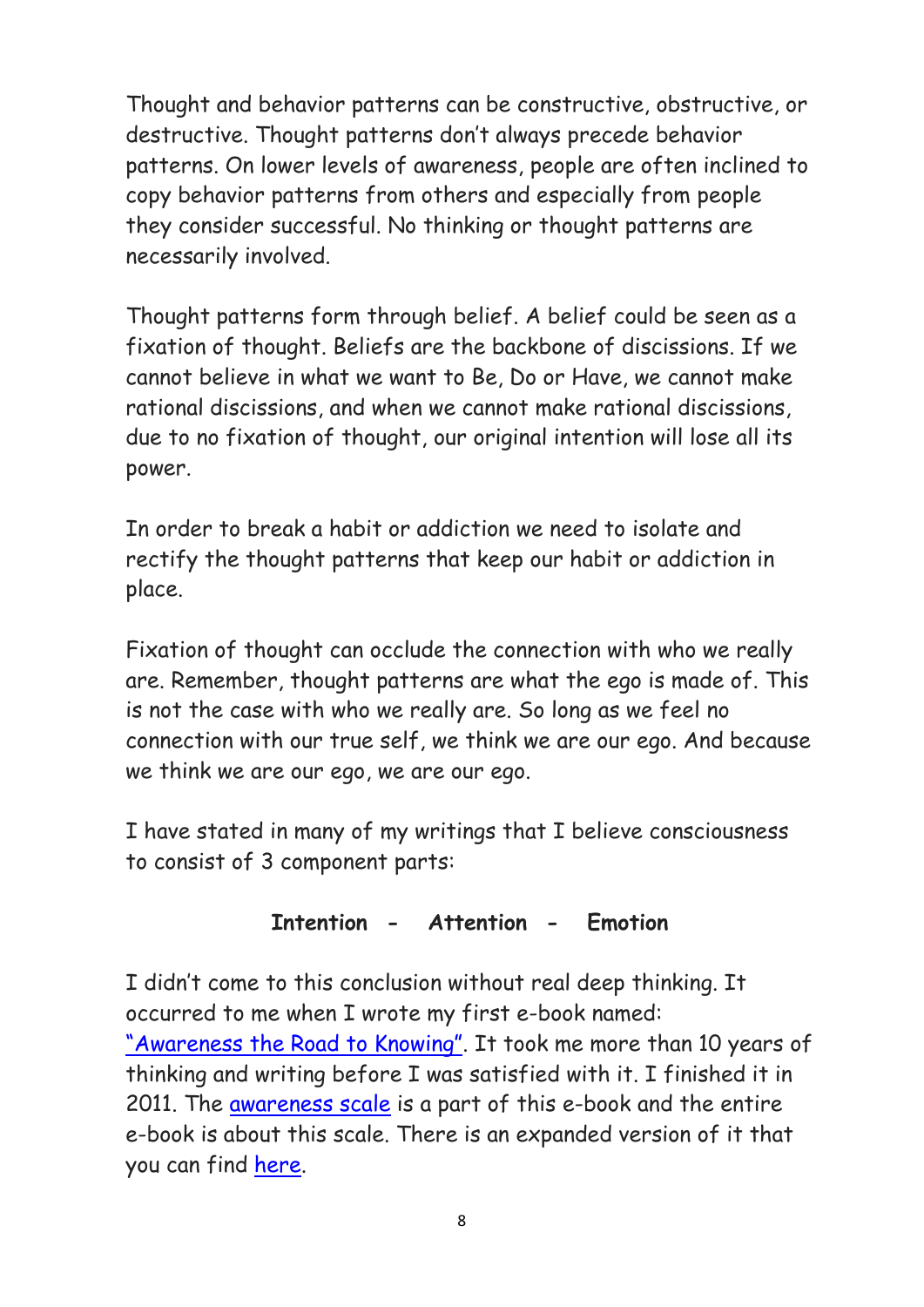It contains more than 100 levels of awareness.

Almost all my later writings, including this one, lean on my discoveries written in this e-book. Since I have evolved, my perspective on certain things I wrote in this e-book has changed. If you would want to read it, take that into consideration and use discernment. I still think there are a lot of gems in it that could be beneficial to the majority of people.

However, when defining consciousness, it undeniably has these three elements in it, for without them, consciousness will not exist. You cannot be conscious without intention, attention, and emotion. They are the trinity of consciousness. Be, Do an Have I like to consider as the products of consciousness.

Being can be associated with intention, whereas Doing can be attributed to attention, and Having has everything to do with emotion and feeling.

The biggest obstacle for human evolution is the ego, the mentally created ego. As stated before, the ego is a belief construct. It is a mental construct of beliefs that has become fixed, not to be altered. The ego is who we think we are.

Through our belief we have become the personality we now are. The more we believe about ourselves, the more complex our personality will become.

Most people are a combination of their body and soul, but we can also be only a body. However, we cannot be only a soul as long as we live in a physical body.

When the ego is Doing and Having with no regard for the soul, our soul is not involved in the process of living. The ego then has taken over from the soul and functions entirely on its own.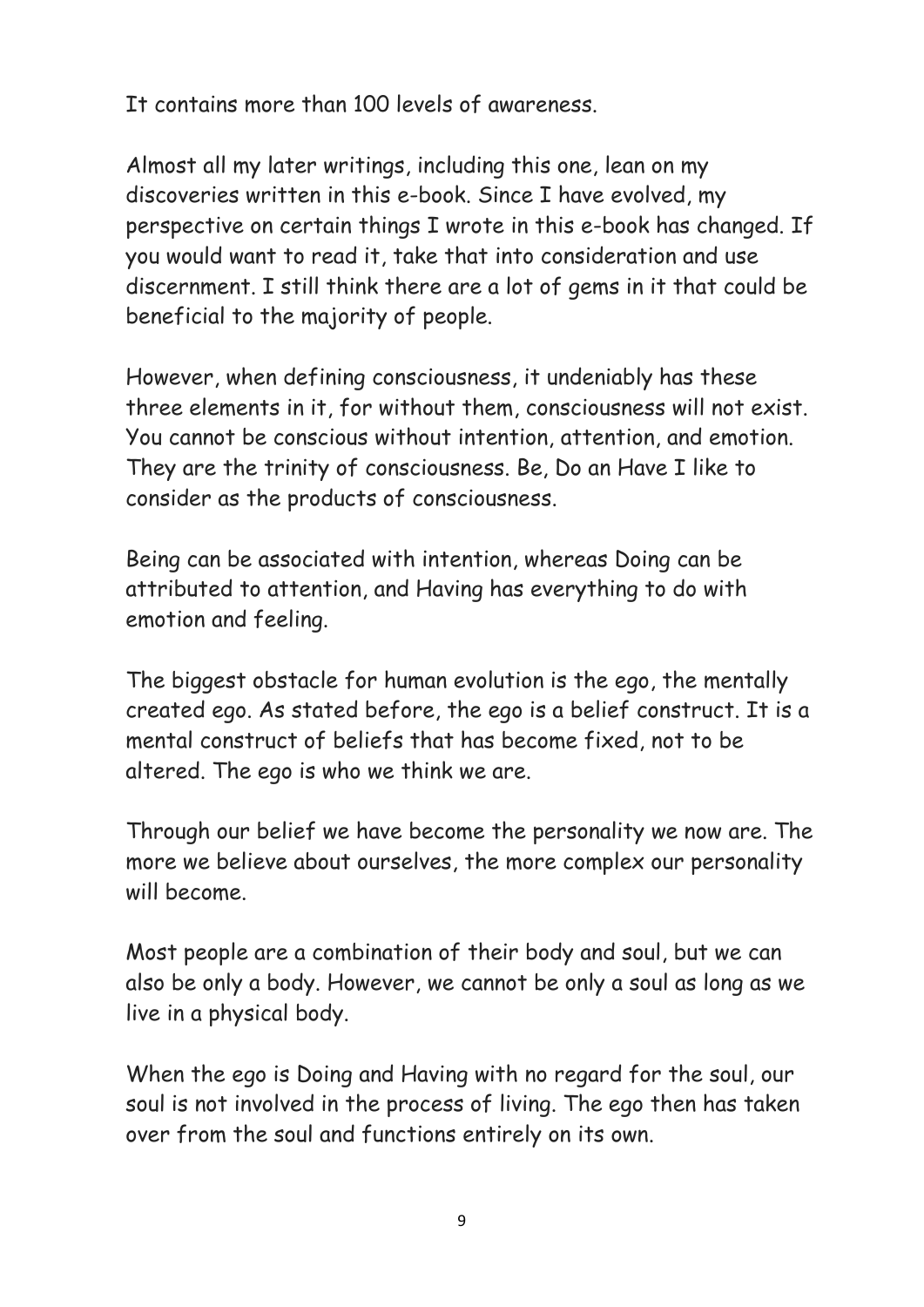When we want to improve ourselves, we first must get a thorough grip on the automatic patterns that run our lives. When we look at these carefully, we can isolate six different types of patterns.

I did put them into a scale, where the items on the top of the scale, to some degree, indicate how the lower patterns can come about.

The sequence on this scale also indicates the degree of fixation, the lowest item being most fixed and the highest item being least fixed.

### **The Scale of Subconscious Patterns**

- **1. Thought Patterns**
- **2. Belief Patterns**
- **3. Action Patterns**
- **4. Behavior Patterns**
- **5. Addiction Patterns**
- **6. Physical Patterns**

To some degree all these patterns can assist us, but they can also work against us. I will briefly discuss these patterns as they are of considerable importance for an understanding of how they influence our lives.

#### **Thought Patterns**

Many people have little to no control over their thinking. Only when they focus on something their thinking will assist them. In any other circumstance thought patterns are sort of rampant. They turn on and off or change into other thought patterns all without any ability of the individual to control them. It is all automatic thinking. I just want to direct your attention towards the fact that this is what the subconscious mind produces in most people.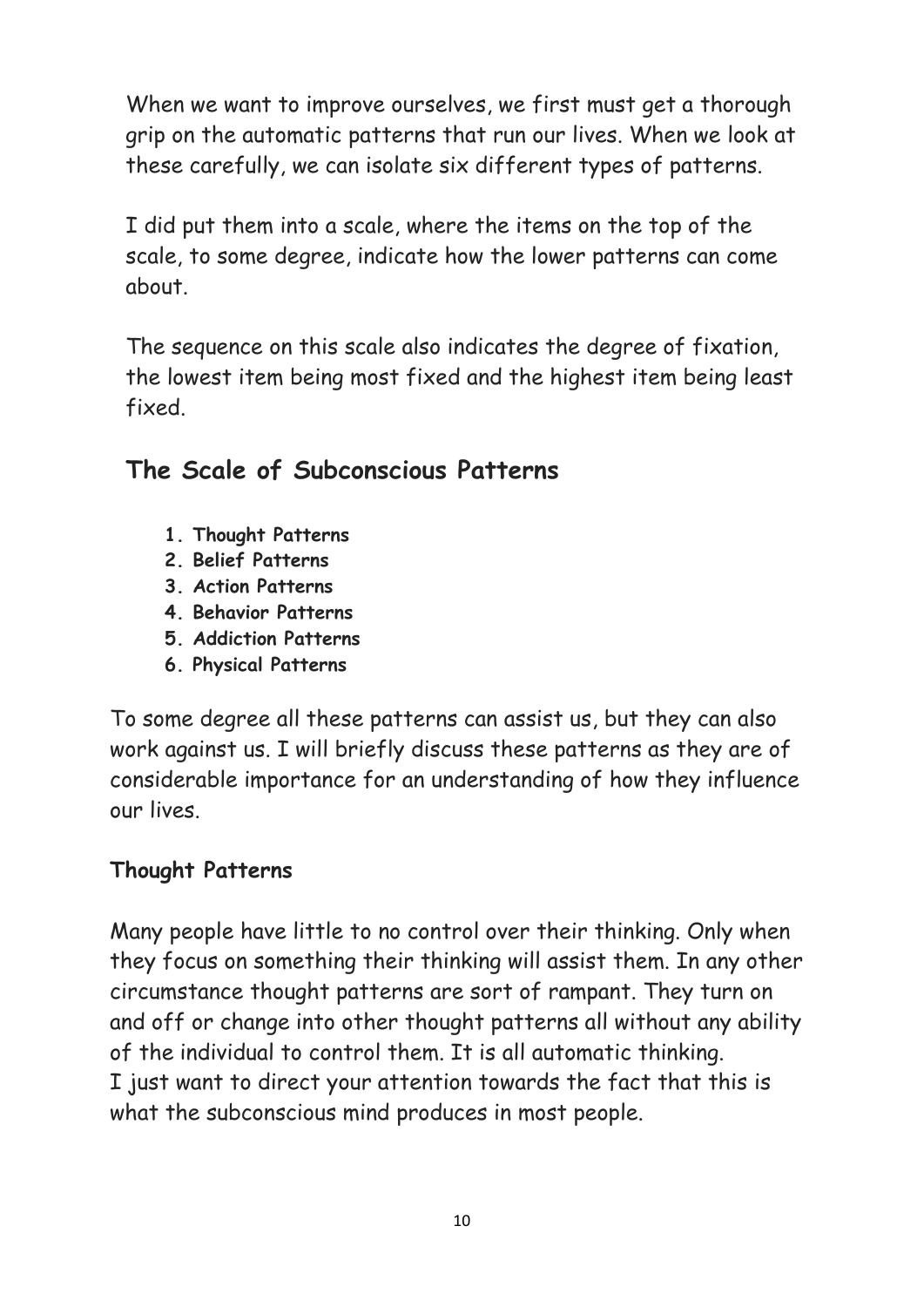Why this happens has to do with the three elements of consciousness that I stated earlier in this text. The third element, emotion, is mainly responsible for the creation of the first five patterns. The sixth pattern is what keeps our body functioning.

Emotion is the glue that fixes original thought into thought patterns. Therefore, people who have strong emotions have a very busy mind and really need to focus to get some decent thinking going. But when they do focus their automatic thinking subsides.

This brings us to the other side of the coin. The opposite of the above scale is original, controlled, analytical or logical thinking. You as a soul are thinking without interference of thought patterns or any other influences. You do use information to think with, but it is not controlling you in any way. Big difference!

#### **Belief Patterns**

Belief is a crucial level of awareness. Take a look at [the scale](https://vitalinformationsources.com/wp-content/uploads/2020/12/The-Awareness-Scale.pdf) to see where it is situated if you like.

The stronger the emotions we generate when we start to belief in something, the more the belief pattern that is formed will be fixed. Fixation of thought is needed for our intention to become a reality. We need a belief pattern that is set in stone; not to be altered at under any circumstances, as it might jeopardize the entire project that brings our intention to fruition.

Although belief patterns are of great benefit to get what we want in this world, they can be equally detrimental.

When we generate our belief systems, while being on the lower levels of the awareness scale, changing our belief systems becomes very hard. Soulless beings will never give up on what they belief in, if they install their belief systems with strong enough emotions and believe me, they do.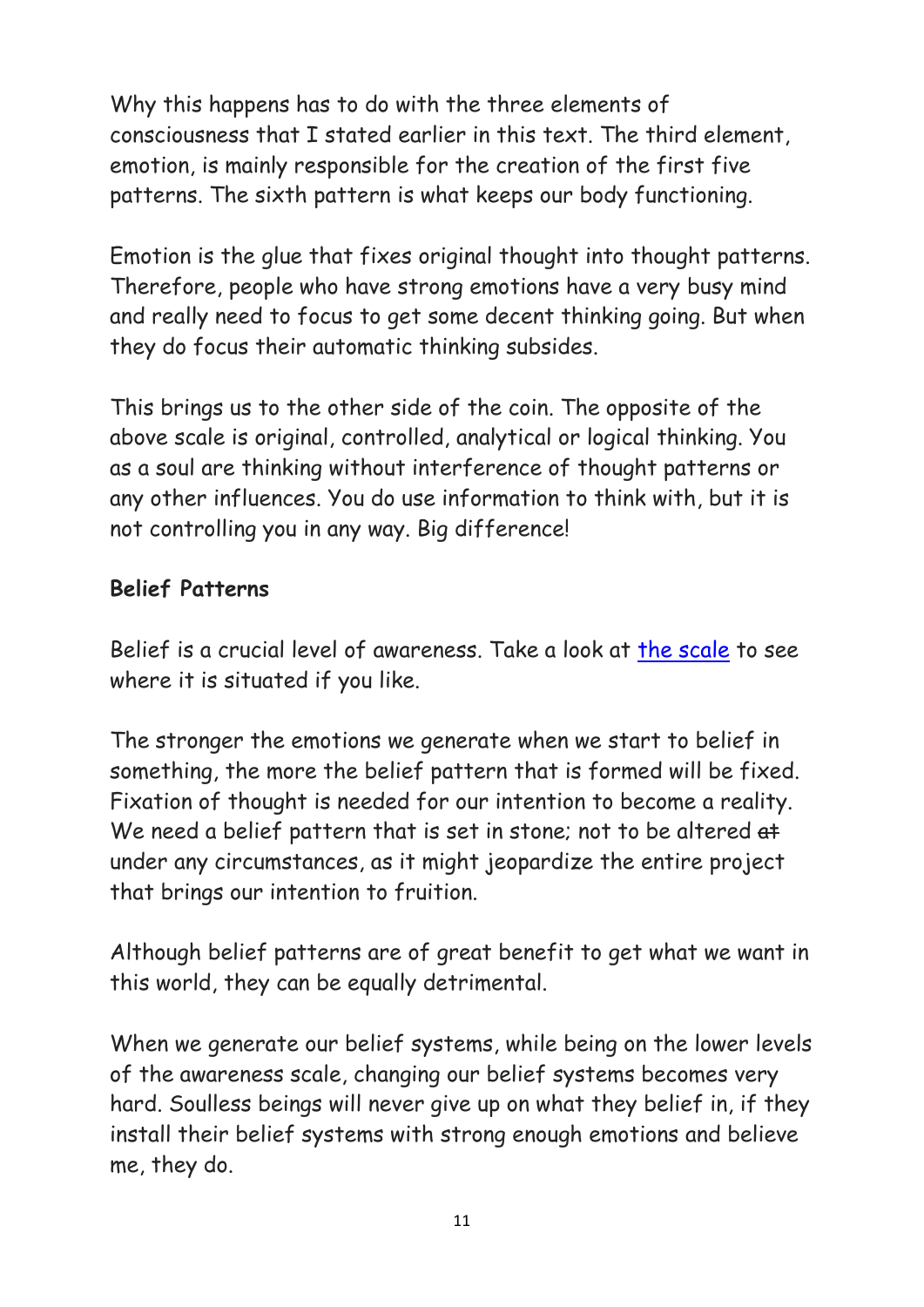Soulless beings don't rise above the level of "Extra Sensory Perception" (see the [awareness chart\)](https://vitalinformationsources.com/wp-content/uploads/2020/12/The-Awareness-Scale.pdf), as they cannot be themselves. Since they have no soul, they have no self. All their character traits are from others. They are just a composite of traits from other beings.

They can only be stopped with force. And they should be stopped when their belief is harmful to others or the environment, so they cannot execute what they belief in.

However, if we give them again free rein, they will most probably start all over again. This is because they really believe in what they intent to do. They cannot think otherwise, as their intention is fixed in their belief system. It is hard for social people to understand how anti-social people think and act. Therefore, they tend to let it all happen.

This is the reason for all the misery that is so rampant in this world.

#### **Action Patterns**

This can best be associated with the awareness level of Competence. Take a look at the awareness chart [here](https://vitalinformationsources.com/wp-content/uploads/2020/12/The-Awareness-Scale.pdf) to see how it fits into the scale.

Action patterns are just what it states. They help us to do things without having to think about them. First, they are learning patterns, and as soon as they are installed in the subconscious, they are used to do all the things we need or want to do without attention having to be involved. All skills learned can only work through action patterns.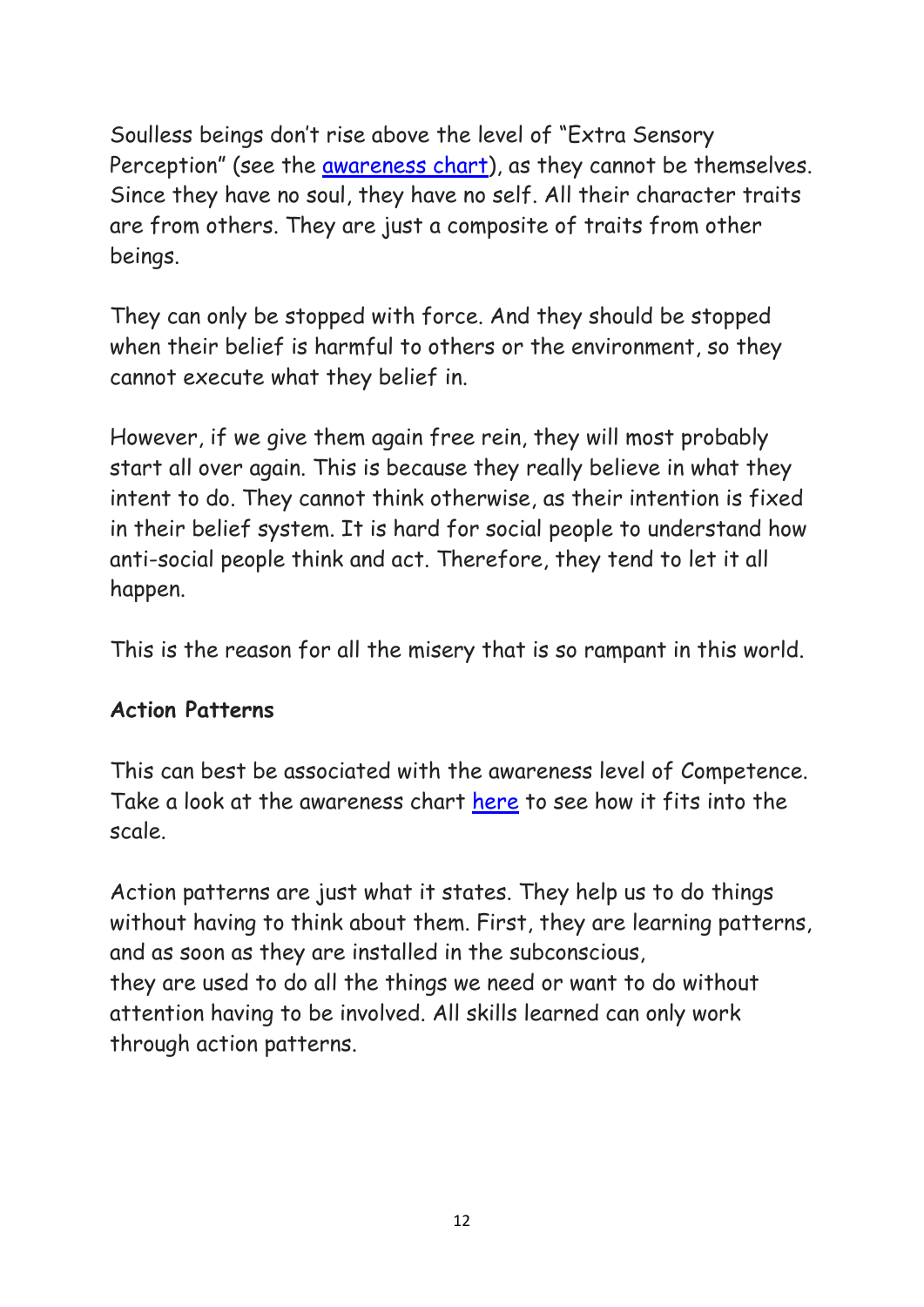#### **Behavior Patterns**

Behavior patterns are action patterns that make up our personality. Personality is the complex of all the attributes such as: behavior, temperament, emotion, and mentality that characterize a unique individual. It is what the ego is made of.

Education, heredity, belief, astrology, mind control, and experience are what forms the ego in our minds. They are the cause of all installed behavior patterns that form our ego.

#### **Addiction Patterns**

Addiction patterns are behavior patterns that can be extremely hard to change or to get rid of. It is just more fixed than normal behavior patterns that can more easily be changed.

Addictions are caused by an imbalance between Be, Do and Have. When we focus too much on one of these three elements our behavior within that element might become an addiction.

It doesn't have to become an addiction, but it will when the ego has distanced itself too much from the soul.

Soulless beings are addicted to all the three elements of life. Narcissists, sociopaths, and psychopaths are addicted to everything they want to Be, Do or Have. For these people remedies have no effect. Without their addictions they cannot live.

#### **Physical Patterns**

On the physical patterns we have little to no influence. All the functions in the body are on automatic and must remain that way. Heartbeat, respiration, blood circulation and a million of others make the physical experience possible.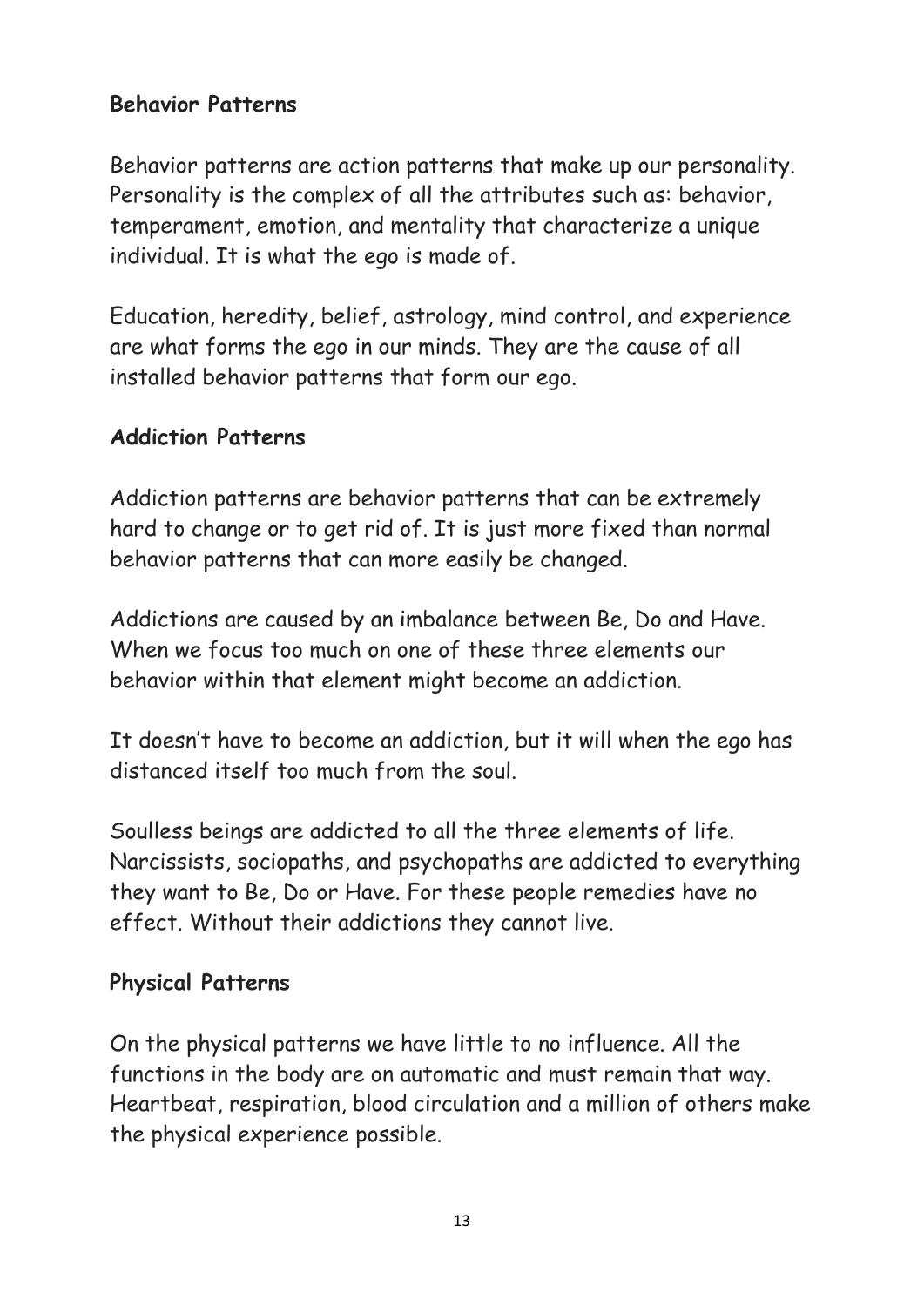I don't know whether all these physical patterns are all in the subconscious, but it isn't of much importance, as this e-book is not about physical patterns.

What is of importance is the ego and how it can alienate itself from the soul. The ego can make it hard for us to experience life in a natural way. The ego cannot easily be in the present moment as it wants to put most of its attention on past and future.

The present can only be experienced fully when we are fully conscious. On the highest level of awareness, the ego doesn't interfere with the soul. When we are fully conscious, and thus in unity with our surroundings, there can be no competition, struggle or conflict affecting us.

Our personal mind could, to some degree, be compared with a computer. Some call it a bio computer. The mental programs that determine our character and behavior also determine our emotions and feelings.

We can only be our true self when we feel one with all that is. This doesn't mean that we agree with all that is. It means that we are not influenced by it. In the world we live in this is an utopian concept. Still, it is of some importance to know the ideal way of living.

When we are not ourselves, we have taken on identities from others. These identities we then use to masquerade our true self. In this world we all do this to a certain degree.

Also, the ego mainly consists of identities from others.

Babies are closest to being their true self but will soon learn how to take on other identities.

It is well known that children up to age of seven lack the ability to evaluate information.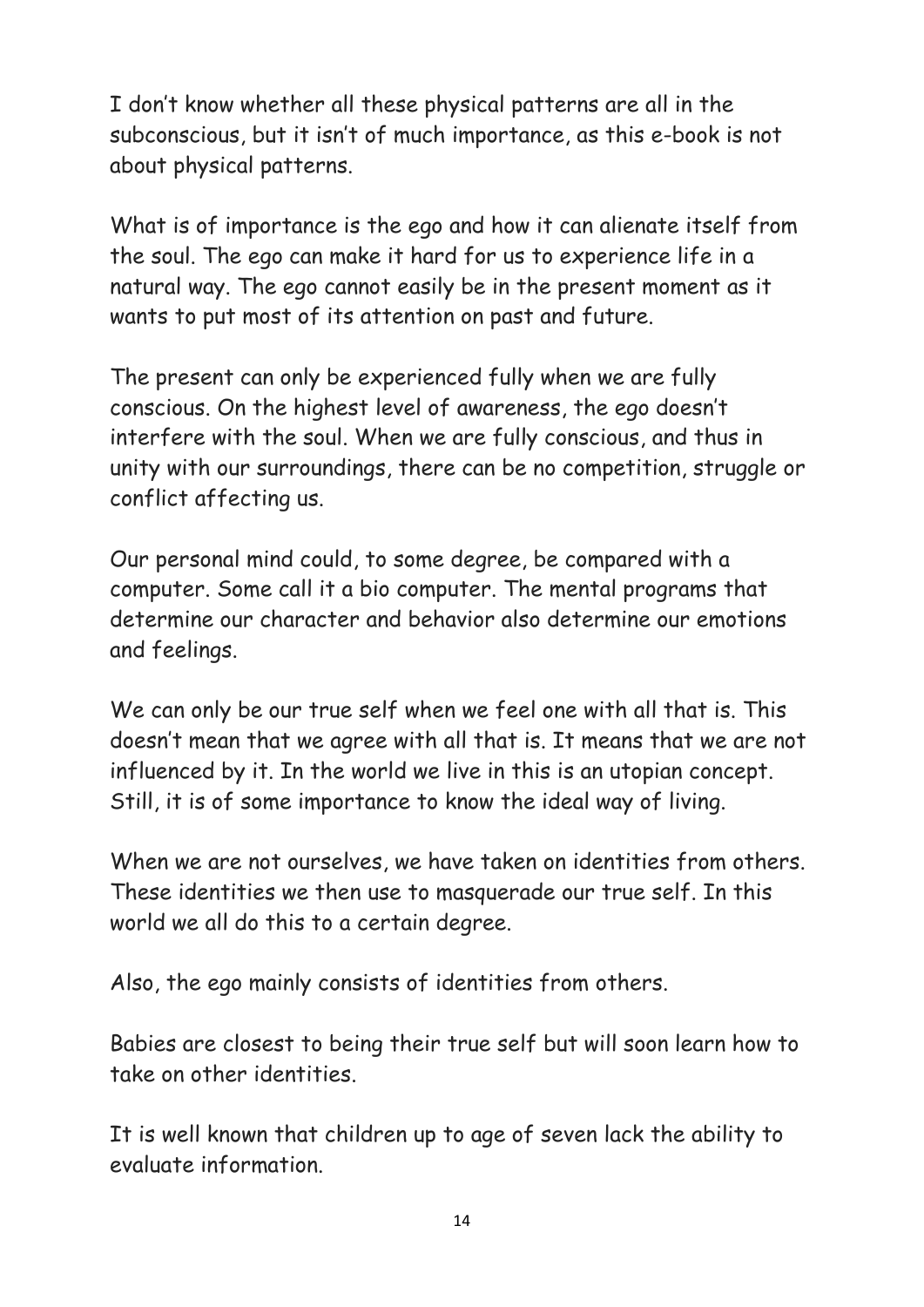This means that all information and experiences are installed in their subconscious mind. When they grow into adulthood, they start to believe through experience that all these installments must be true. When one of such instalments is, "You are a complete failure," the person will usually, when experiencing a failure, just accept this datum as a true statement.

The phrase: "You are a complete failure" could have been installed by the child's father who got it installed by his father and so on. This is how entire identities can be transitioned from person to person.

By taken on identities from others, we distance ourselves from others. This is because other identities that have been loaded into our ego will inflate our ego.

This causes us to have less empathy. It makes it more difficult to have compassion for those we distance ourselves from. When this happens, our ego will grow and overrule our soul more and more.

The more we separate ourselves from others, the more the ego will gain strength. We will then tend to compensate this feeling of separation by an even more severe expressing of our ego. This feeling of separation will also induce a hunger for attention. More on this later in the text.

This vicious circle can only be broken through rising on [the](https://vitalinformationsources.com/wp-content/uploads/2020/12/The-Awareness-Scale.pdf)  [awareness scale](https://vitalinformationsources.com/wp-content/uploads/2020/12/The-Awareness-Scale.pdf) to a more desirable level. The ego proliferates best on the awareness level "Fixed Reality". Look at the scale to see where it fits in

When our reality of certain things has become fixed, we cannot easily change our perspective of it. This level of awareness is not to be confused with the much higher level "Belief". On that level we can still change our belief when we have come to a different understanding.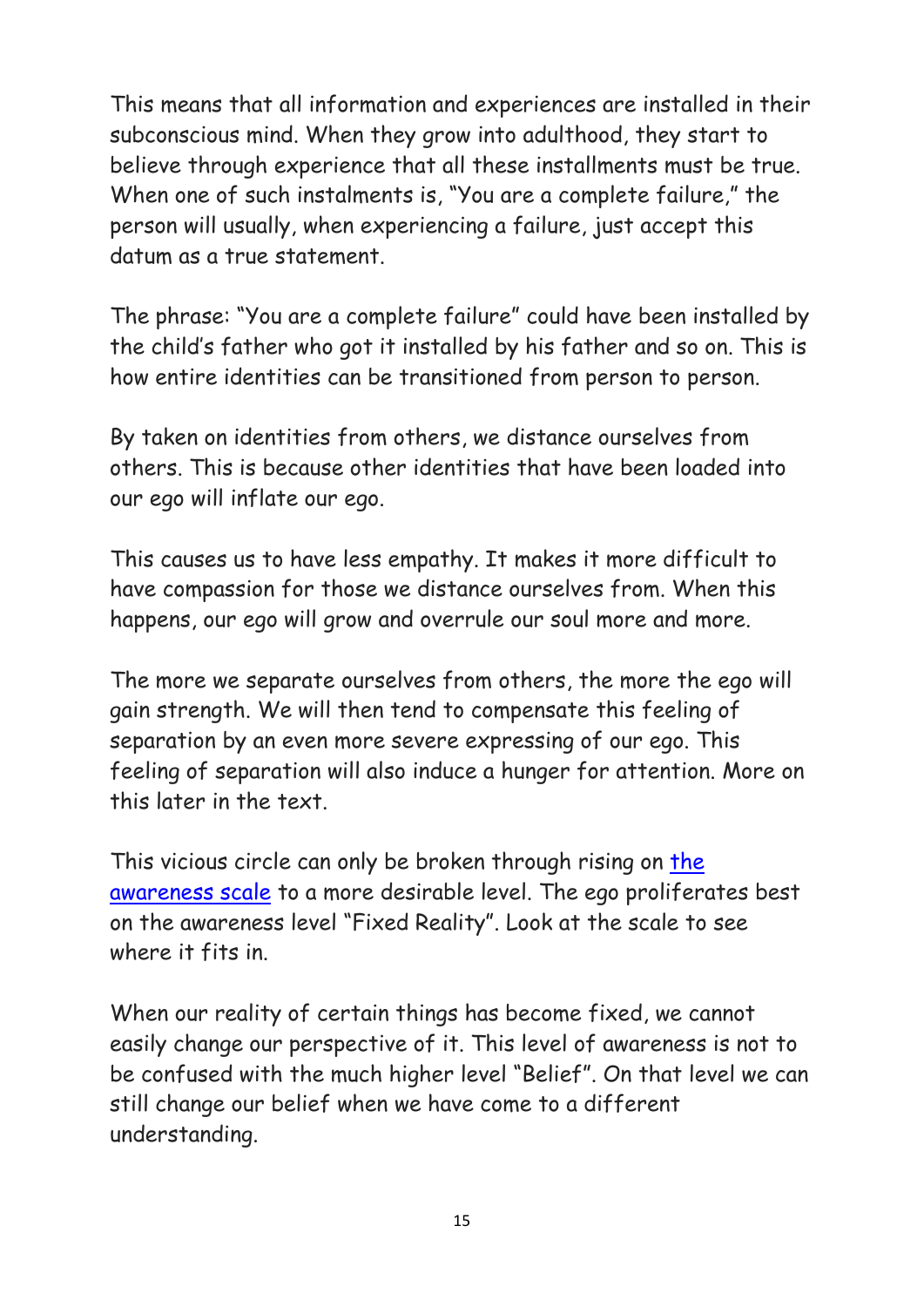This is not the case with the level of Fixed Reality. We will tend to hold on to "Fixed Reality" with all our might. When you look at the levels in between "Belief" and "Fixed Reality," you will come to some understand of why this is.

All these awareness levels are fully explained in the e-book "[Awareness, the Road to Knowing](https://vitalinformationsources.com/wp-content/uploads/2019/07/Awareness-The-Road-To-Knowing.pdf)".

Addictions are connected with the awareness level of "Fixed Reality", although there is usually also a physical inclination at play. If you want to raise on the awareness scale, addictions can hold you back.

Mental programming is what installs all our mental patterns, such as the character or behavior patterns that make up our ego. Mental programming is thus responsible for all addictions that influence our life.

Not all addictions are counterproductive or destructive. Some can even assist us. There are people who are addicted to organizing their environment in a perfect way. They cannot live in chaos. They have to organize, and it might suit them well, but it is still an addiction that makes it hard for them to cope with chaos.

Addictions can be seen as a negative influence when they are counterproductive or destructive for ourselves and/or others. All addictions need to be dealt with if we want to enable ourselves to remain on the level of "Being Fully Aware" (Unity Consciousness) for longer periods of time.

Unity consciousness will not bring you happiness nor unhappiness, as these emotions are too much connected with winning and losing. It is the ego that wants to be happy and detests to be unhappy. In "Unity Consciousness" we can experience a feeling of peace that we all deep inside are longing for.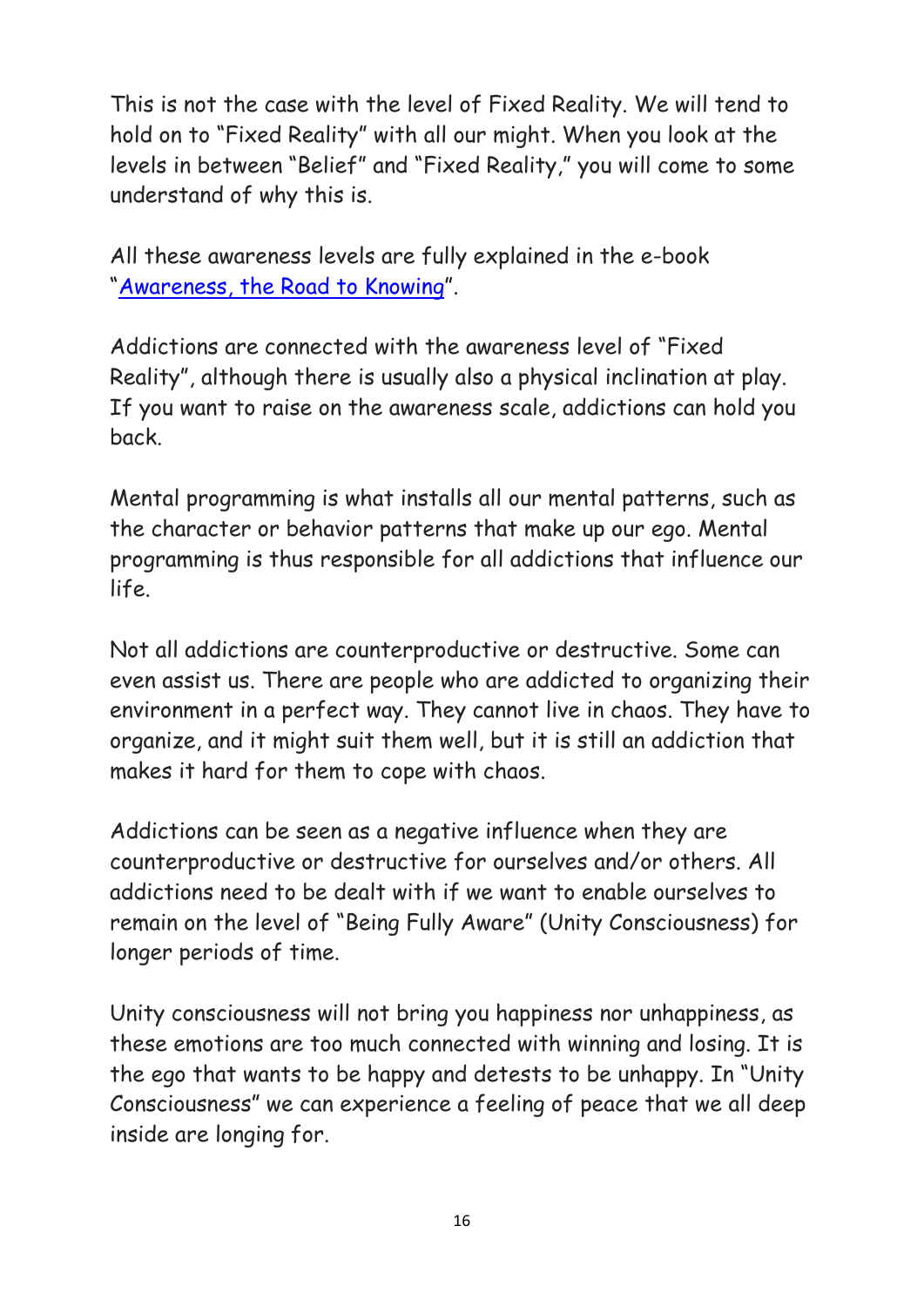An addiction usually starts with an idea. Ideas when given enough thought can turn into a belief. When we strengthen this belief, it becomes a belief pattern within the subconscious mind. Through this belief pattern action patterns can ensue. These action patterns can be strengthened through all kinds of convictions and turn into compulsions. At this point we descended from the awareness level of "Ideas" to the awareness level of "Fixed Reality" or below. See the [awareness scale.](https://vitalinformationsources.com/wp-content/uploads/2020/12/The-Awareness-Scale.pdf)

All the levels below "Fixed Reality" are also fixed, meaning they are very hard to change. The lower we descend, the more fixed a thought pattern becomes, until it becomes an obsession. An obsession happens on the awareness level of "Irrationality" below "Helplessness".

Some scientists seem to think that thought patterns and action patterns are the programs that make up our biocomputer (the brain). I tend to think differently. I believe all 5 patterns are part of the subconscious mind. Whether the subconscious mind is located within the brain or connected to the brain I don't know.

The opposite of a thought pattern or action pattern is freedom of choice. On the awareness level of "Unity Consciousness," even freedom of choice plays little or no part in it. We fully accept life as it unfolds. Hard to fathom when we look at it from the perspective of the ego.

All compulsions or obsessions are installed and become fixed through emotion. It is the type of emotion and the severeness of the emotion that determines the effect it has on us. Emotions can be considered negative or positive, but they are always based on fear.

We want to be happy for fear of being unhappy. We become mad out of fear to be humiliated. We sympathize out of fear to be rejected. We are friendly out of fear that we don't get what we want.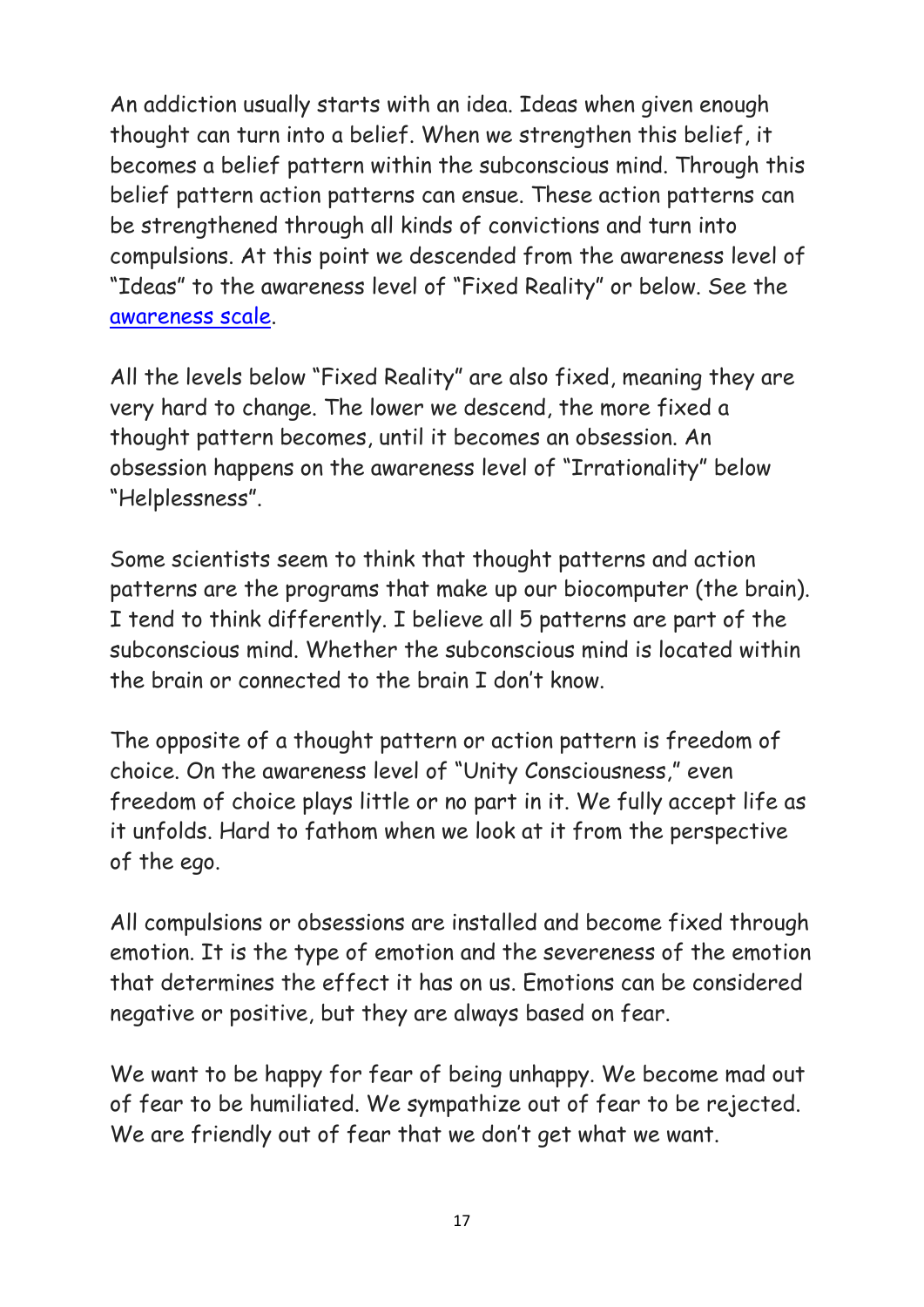Peacefulness or the feeling of true love, I don't consider emotions. Emotions are responses to a given situation, whereas peace or true love is not. The latter can only be experienced at the level of "Unity Consciousness". Excluding fear, all emotions are an attempt to camouflage fear. Fear is the root emotion that generates the entire spectrum of emotions.

When you are glad because you are experiencing unconditional love, this emotion is not generated by fear.

All emotions on a high enough frequency that we consider as positive are not based on fear. Emotions not based on fear only happen on the awareness levels "Being Yourself" and "Being fully Aware".

I don't consider these emotions, as they are not responsive. They are not reactions to a stimulus. They just happen because we transcended to a level of awareness above reactivity.

The higher we operate on the awareness scale, the less we are dominated by fear. The lower we are on the awareness scale, the more we are under the control of winning and losing.

Only when we are truly ourselves can we transcend fear. All fear is associated with winning and losing. We want to win because we are afraid to lose.

Can we participate in the game of life without fear? Let's take a tennis match as an example. Hypothetically, the participant that is without fear of losing cannot lose the match as his/her intention is pure and for that reason counter intentions cannot influence the outcome. But what if both participants have a pure intention to win and, as we know, only one can win?

The fact that we want to win implies that we don't want to lose and for this reason our intention cannot be pure as a pure intention has no opposite.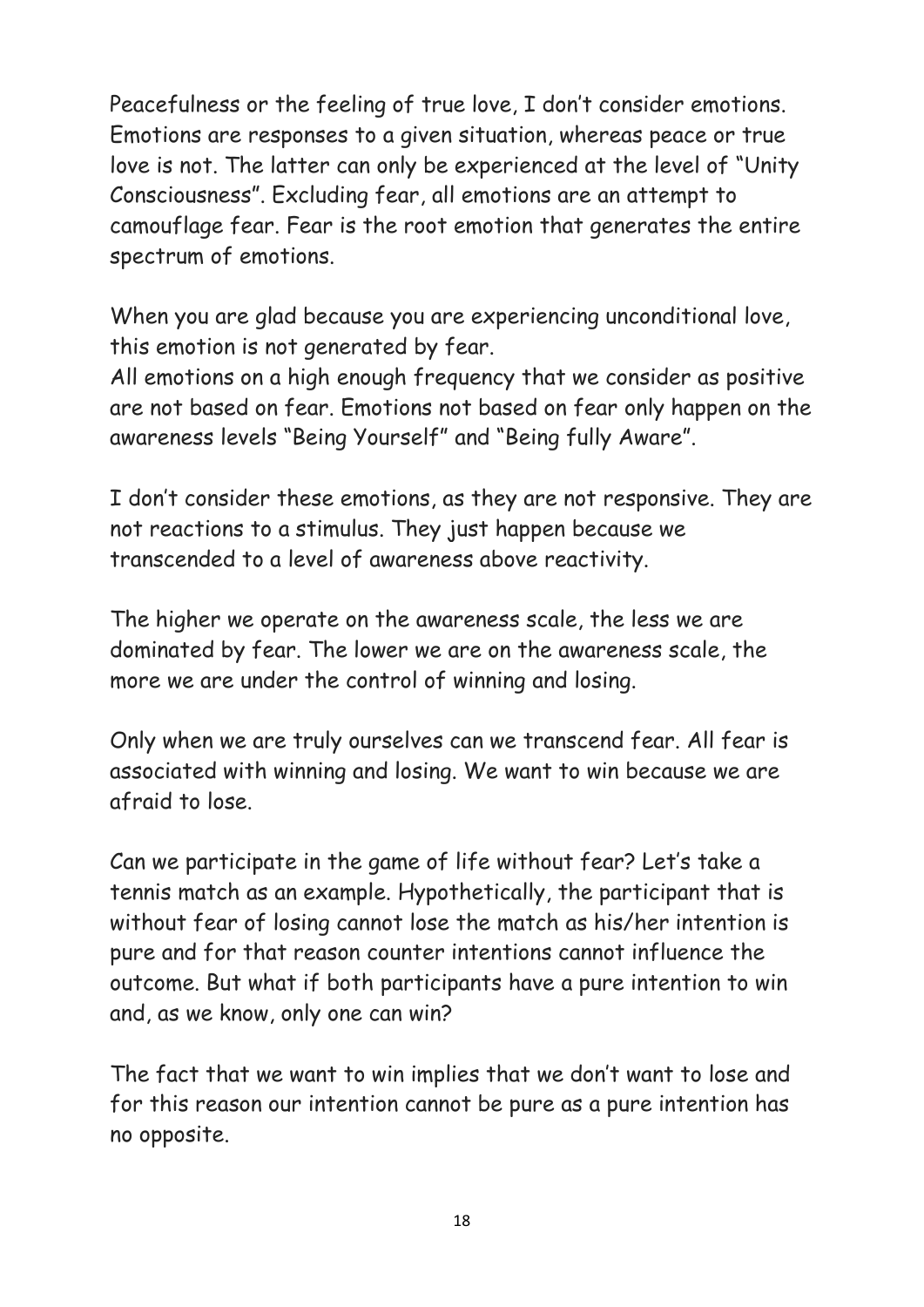In football matches where the playing time is finished, and the score is equal, they still want to have a winner and then resort to penalties.

This is just a different game were the chance to lose is increased dramatically. Still, intention plays a major part in which team is going to win. They are all competent players, so competence cannot be the determining factor. Fear of losing is what will cause the loss of the game.

We probably can participate in life without fear but only when we are winning. As soon as we become afraid to lose, fear is back to hunt us.

Intention is senior to thought. Thoughts always adjust themselves to the intention that brings them about. When we intend a negative outcome, our thoughts will be negative to assist what we intend. Thought doesn't influence intention; intention influences thought.

Our intention can only be pure at the two highest levels of awareness, where fear doesn't exist. We humans cannot sustain these levels for very long, if we can at all, as it is fear that reigns in this world.

It is not only the fear of losing that can have an iron grip on us, but also the subconscious thought patterns; and especially the belief patterns that can put oil on the fire of fear.

If you want to consciously experience the power of the subconscious mind, you could try the following:

Look at your computer and intent with all your might that it will disappear. As soon as you put out this intention, or a similar intention on an object that you consider valuable and don't want to lose, feel your instant response to this intention.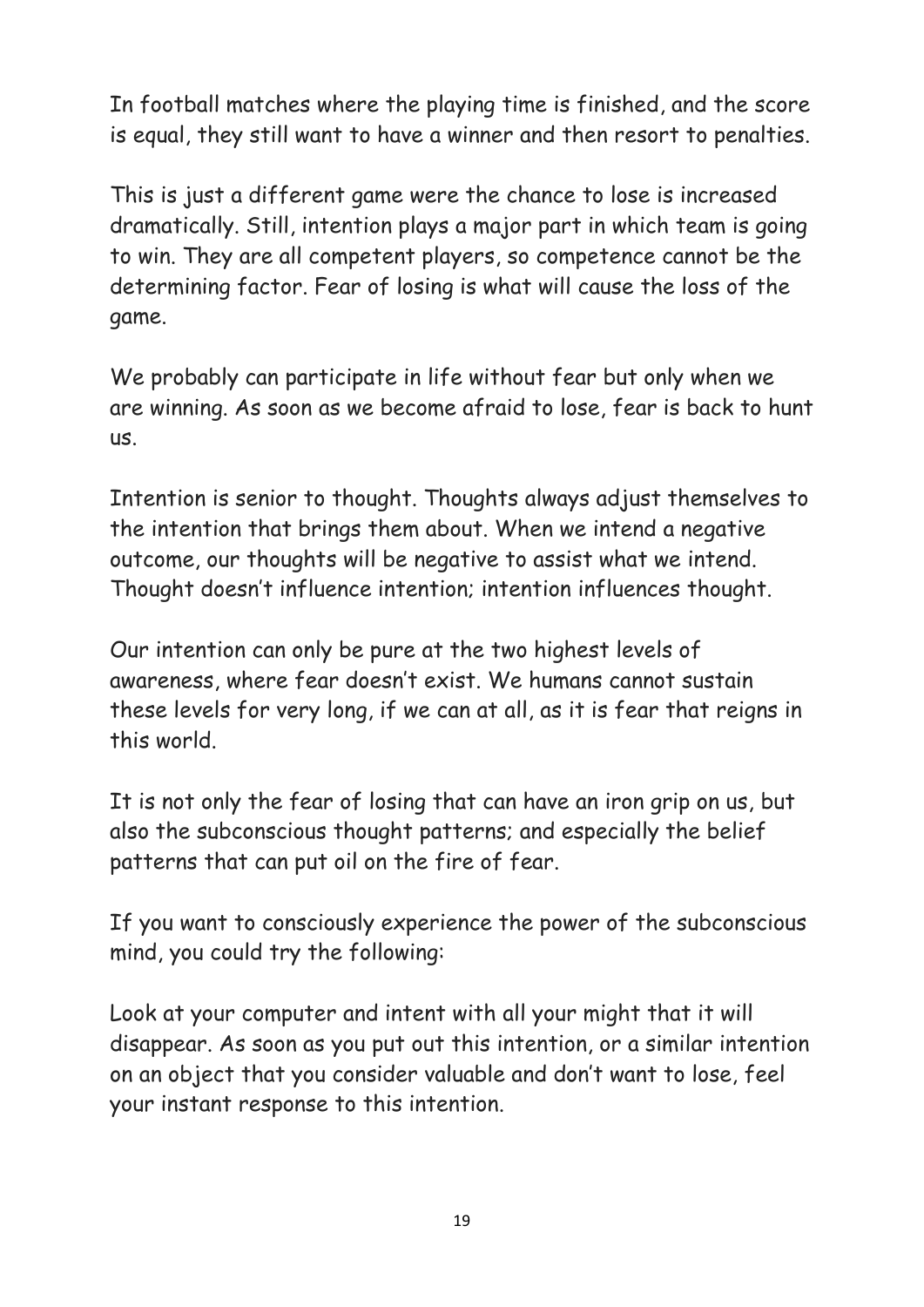It is sometimes hard to catch this response, as it is so instant that you might miss it. But it is there, and it has power over you.

Try it with an object that you don't care to lose. What happens? I think the response will pretty much be the same. How come?

Your subconscious mind will not allow things to disappear into thin air. It is against our belief systems. In our degraded condition we are utterly unable to intend without hinderance from the subconscious.

We can only intend purely and successfully when the subconscious is not stimulated into action. It is the belief systems within the subconscious that hold us in check. However, when we rise on the awareness scale to the two highest levels, things can happen with no interference from the subconscious mind.

Compulsive thinking or acting can occur in the following ways:

Compulsive being Compulsive not being Compulsive wanting to be Compulsive not wanting to be

Compulsive doing Compulsive not doing Compulsive wanting to do Compulsive not wanting to do

Compulsive having Compulsive not having Compulsive wanting to have Compulsive not wanting to have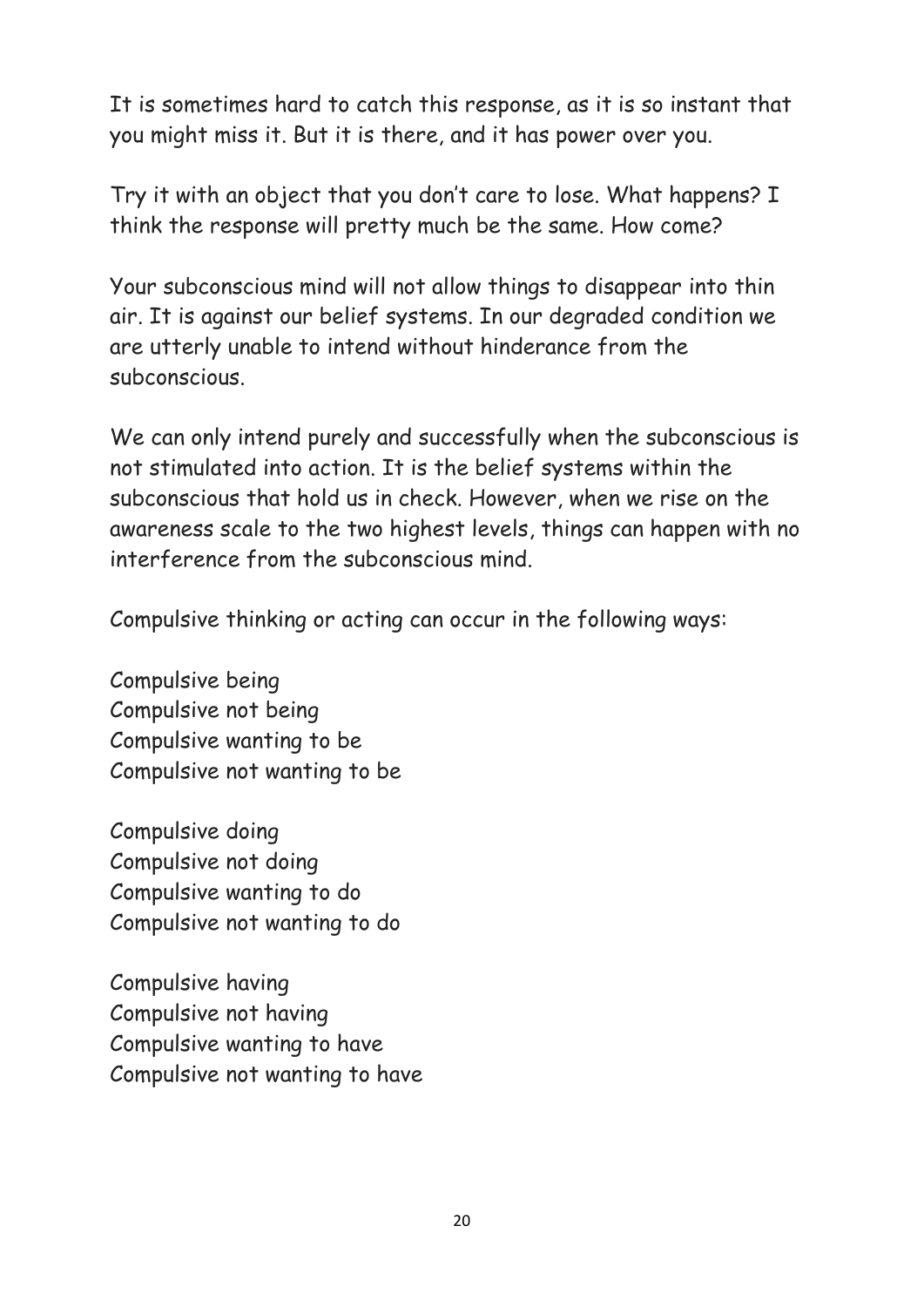This is how complicated we humans have become. All these different compulsions are basically inclinations to attract attention from others.

The desire for attention can be very strong. We see it best pronounced in children. Many scream from the top of their lungs for attention.

Children need to learn at a young age to contribute to the family they are raised in. When this doesn't happen, the child will never learn that it is their contribution that is of value and not their personality.

When these children didn't learn this invaluable lesson, they will still crave for attention, very often for the rest of their lives.

People can do really crazy things to attract attention from others. This can take on such complex forms that even psychologists or psychiatrists can make head nor tail of it.

Compulsive not wanting to Be, Do or Have can be instigated by its opposite, compulsive Being, Doing or Having.

Let me give an example of this to clarify what I mean:

Alex is afraid he will get lung cancer if he keeps smoking his cigarettes. He doesn't want to become sick or die from lung cancer.

Alex has compulsive thoughts about not wanting to become ill every time he smokes a cigarette. He finds himself utterly unable to stop his smoking habit. His smoking habit has become a compulsive doing.

When Alex is accompanied by his friends, and he doesn't smoke, he becomes very uneasy and doesn't know how to behave. His smoking habit determines to some extent his personality (ego). This results in a compulsive way of being.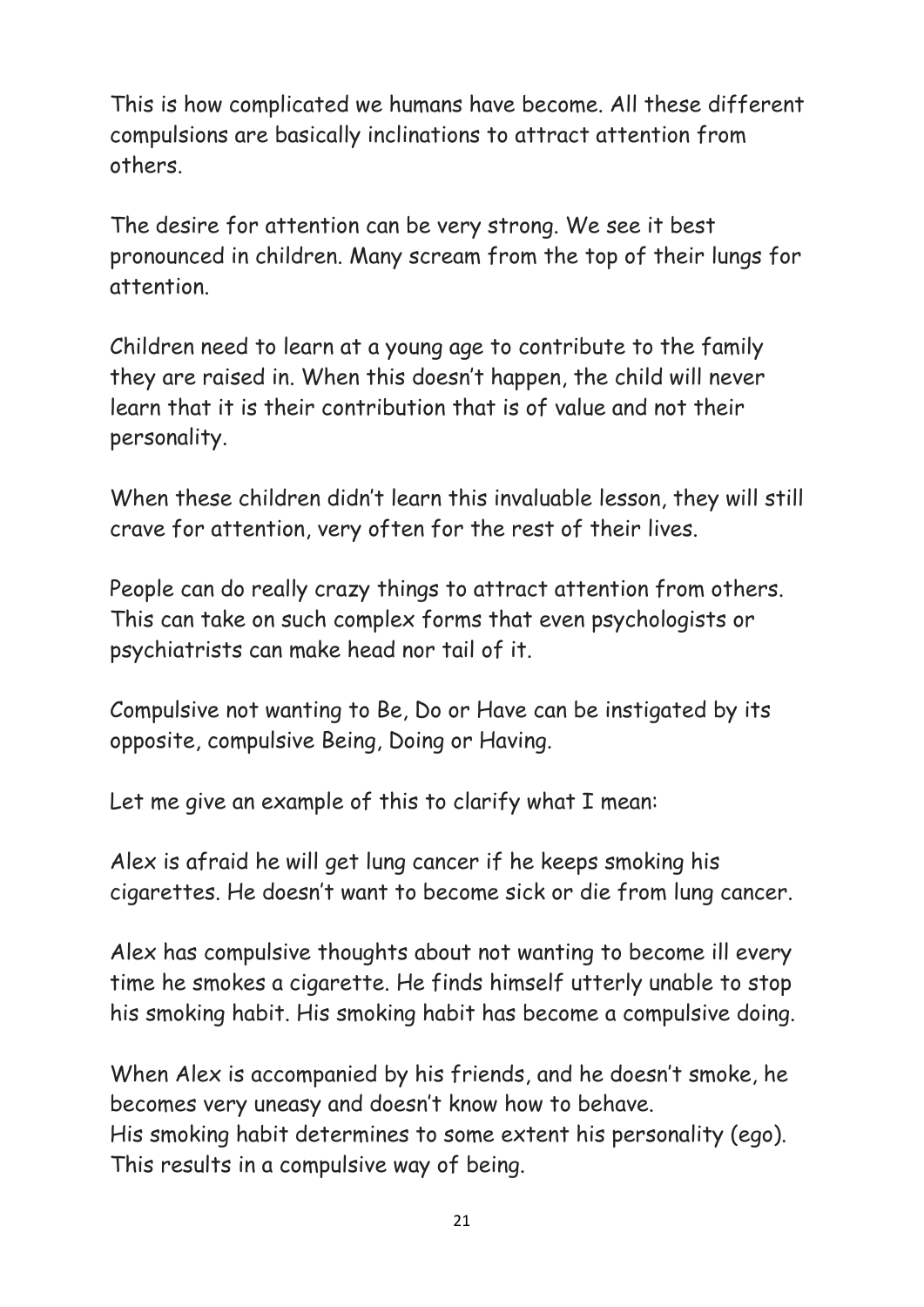From this example we can see that tension can build between compulsive Being, Doing and Having and compulsive not wanting to Be, Do and Have. This tension translates into fear. There is a hidden intention behind all compulsive thinking and acting and that is to strengthen the ego in an attempt to conquer fear.

Can we overcome our ego?

It might be of some benefit to learn more about the different levels of awareness and how they differ from each other. The free e-book [Awareness the Road to Knowing](https://vitalinformationsources.com/wp-content/uploads/2019/07/Awareness-The-Road-To-Knowing.pdf) gives a very thorough explanation to how we increase or decrease our awareness in all aspects of our lives. It will show you a new slant on human behavior and how you can become more cause over your own wellbeing.

By overcoming the ego, I don't mean that we must get rid of it. Living as humans, we cannot get rid of it, and humans have an ego, i.e., a personality that we use, so we can be a part of this world.

If we manage to be on the level of Unity Consciousness, we will still not lose our ego. We cannot lose it as without it we cannot exist as individuals.

When we allow our ego to be taken over by other identities, we have what is called an inflated ego. We are not ourselves. The identities we have taken on replace our own identity. We are becoming someone else, usually a combination of other identities.

"Being Yourself" is a very high level of awareness that not many humans attain. Almost all humans have at least to some extent an inflated ego. The more our ego is inflated, the more difficult it becomes for us to recognize it. We can usually see it rather clearly in others but not in ourselves.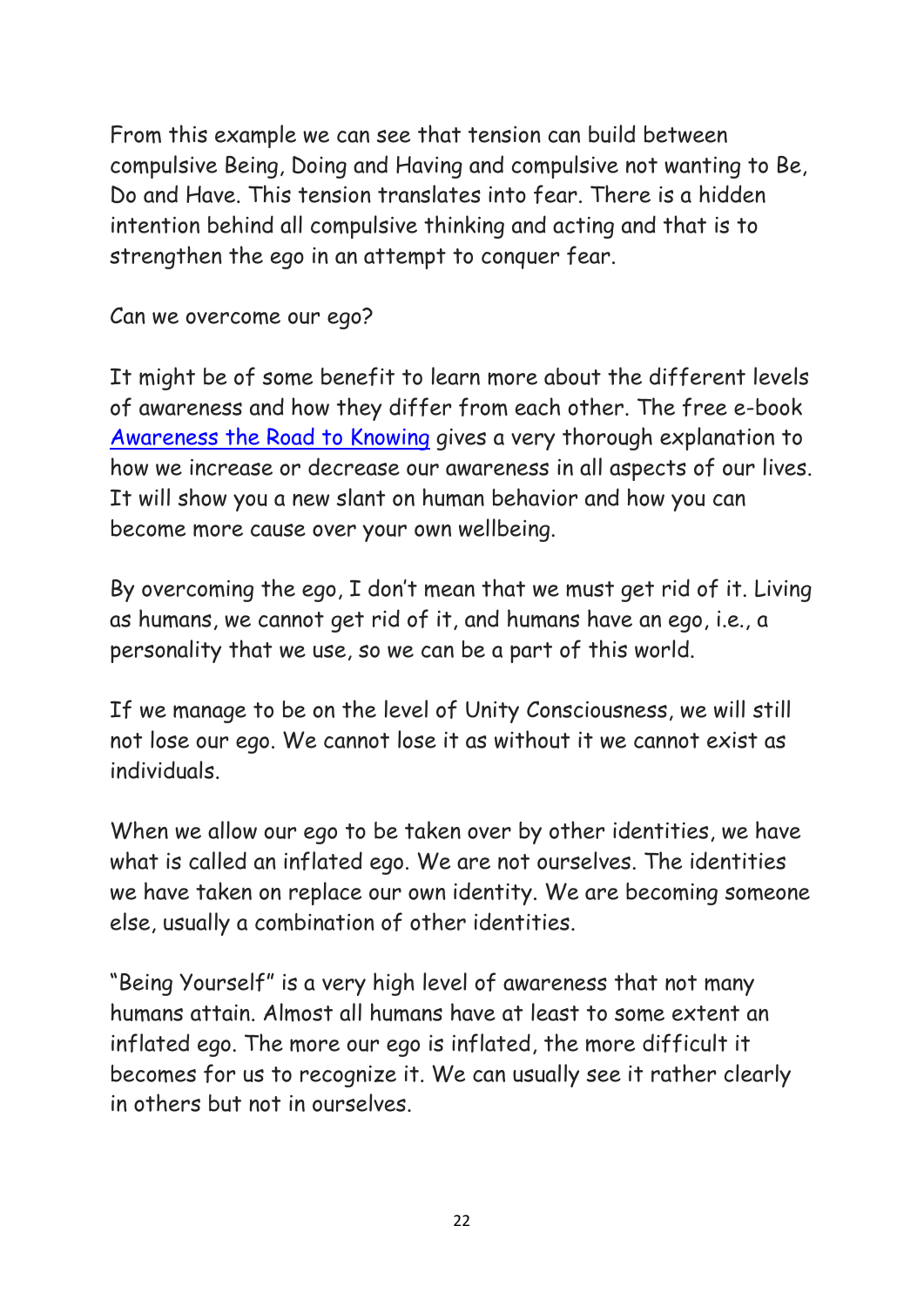The true self, without identities from others, is self-conscious. The inflated ego thinks it is self-conscious, but it is not. The self is buried under the identities that were taken on from others. The inflated ego thinks mistakenly that these identities are his true self. In this state, we more easily lose control over our life.

"Unity Consciousness" can be experienced but is constantly interfered with by compulsive thinking patterns. But even when our thoughts are coming to a halt, it doesn't mean we operate on the level of "Unity Consciousness".

To be in control over our thoughts means that we can think about things we want to think about. It also means that we can stop thinking when we don't want to think. Moreover, thoughts from others cannot interfere with our thoughts unless we want them to interfere.

This all is a prerequisite for remaining in a state of "Unity Consciousness" for longer periods of time. However, there is another prerequisite, and that is the absence of emotion.

As long as the fear-based emotions are affecting us, we cannot maintain the state of "Unity Consciousness". Even when there are no thoughts, this doesn't necessarily mean there are no emotions at play.

"Unity Consciousness" is not easily understood. We know it has to do with love, but love as such can be quite confusing to many people.

We experience love as a form of attraction. We feel attracted to something or someone and we call that love. This feeling of attraction is experienced both physically and mentally.

Mental attraction happens through agreement. Physical attraction happens through chemical processes in the body.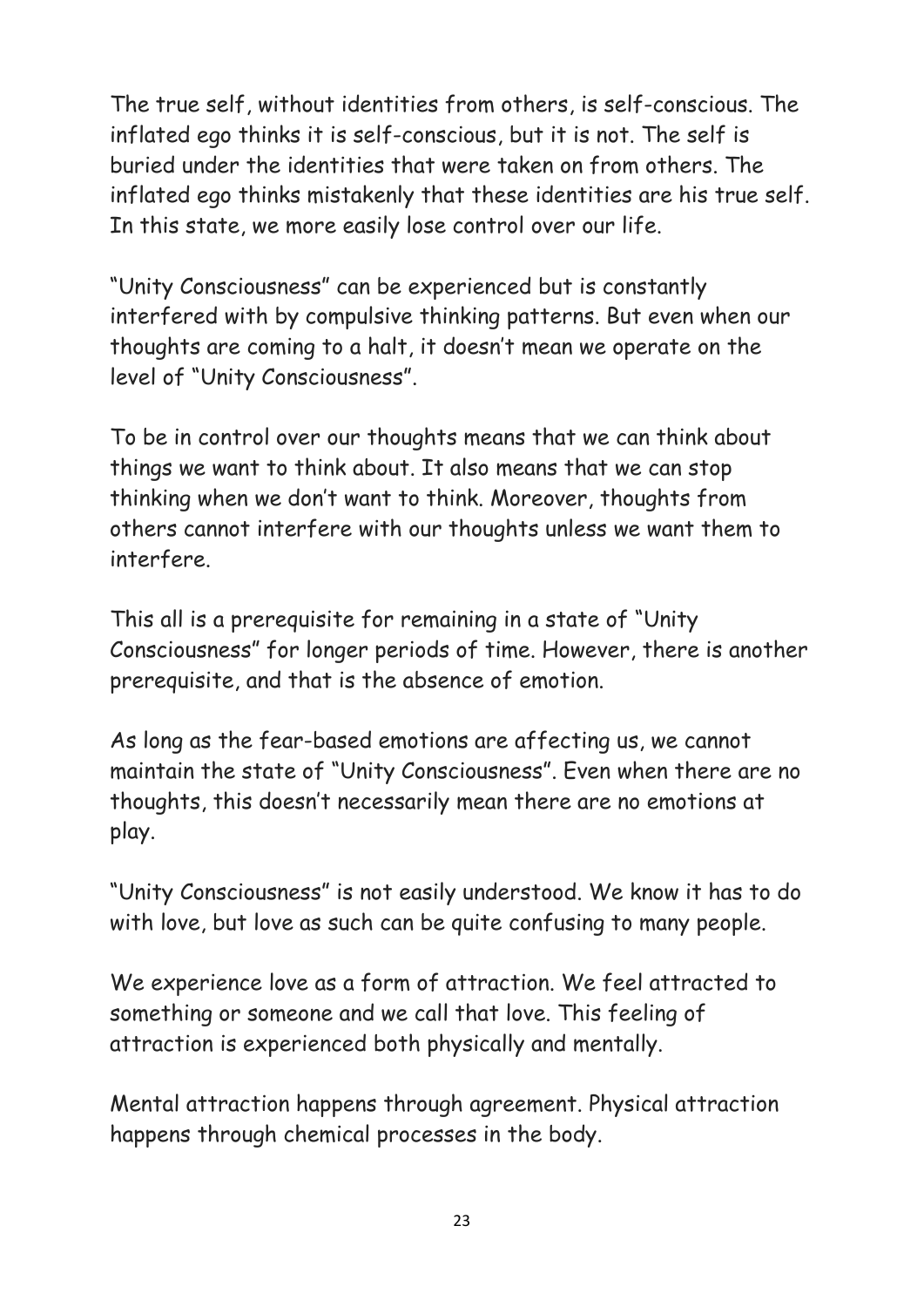The feeling of love below the level of "Unity Consciousness" is a combination of both physical and mental attraction.

Love below "Unity Consciousness" is a fear-based emotion. The opposite of attraction is rejection. When we experience attraction, we always to some degree fear rejection. This happens in all three elements of life (Be, Do and Have).

We could now raise the question: 'Is there also spiritual love, and if so, what is it?"

The problem with words like spirit and soul is that dictionary definitions don't clearly differentiate between these two words. These words are used as if they can be interchanged. They are often seen as synonymous. They are not.

This is my view on it. Spirit is the source of existence, and as such, beyond existence, whereas the soul is an energy manifestation that is given life by spirit (source). The life force from spirit makes it possible for the soul to manifest life experiences.

On the awareness level of "Unity Consciousness" there is no attraction or rejection because you feel you are what you perceive. You cannot attract or reject what you honestly feel you are. To clarify: it is not that you are what you perceive, it is that you feel you are what you perceive. There seems to be no distance between you and your perceptions.

This is hard to fathom. Only experiencing it can make it real. Maybe you, the reader, has experienced it, if even for a few seconds. You feel good. There is no emotion interfering with the feelings of peace and tranquility that you experience. You are not striving to win or trying to prevent losing.

These periods are rare in people's life's, especially now in the current situation we find ourselves in.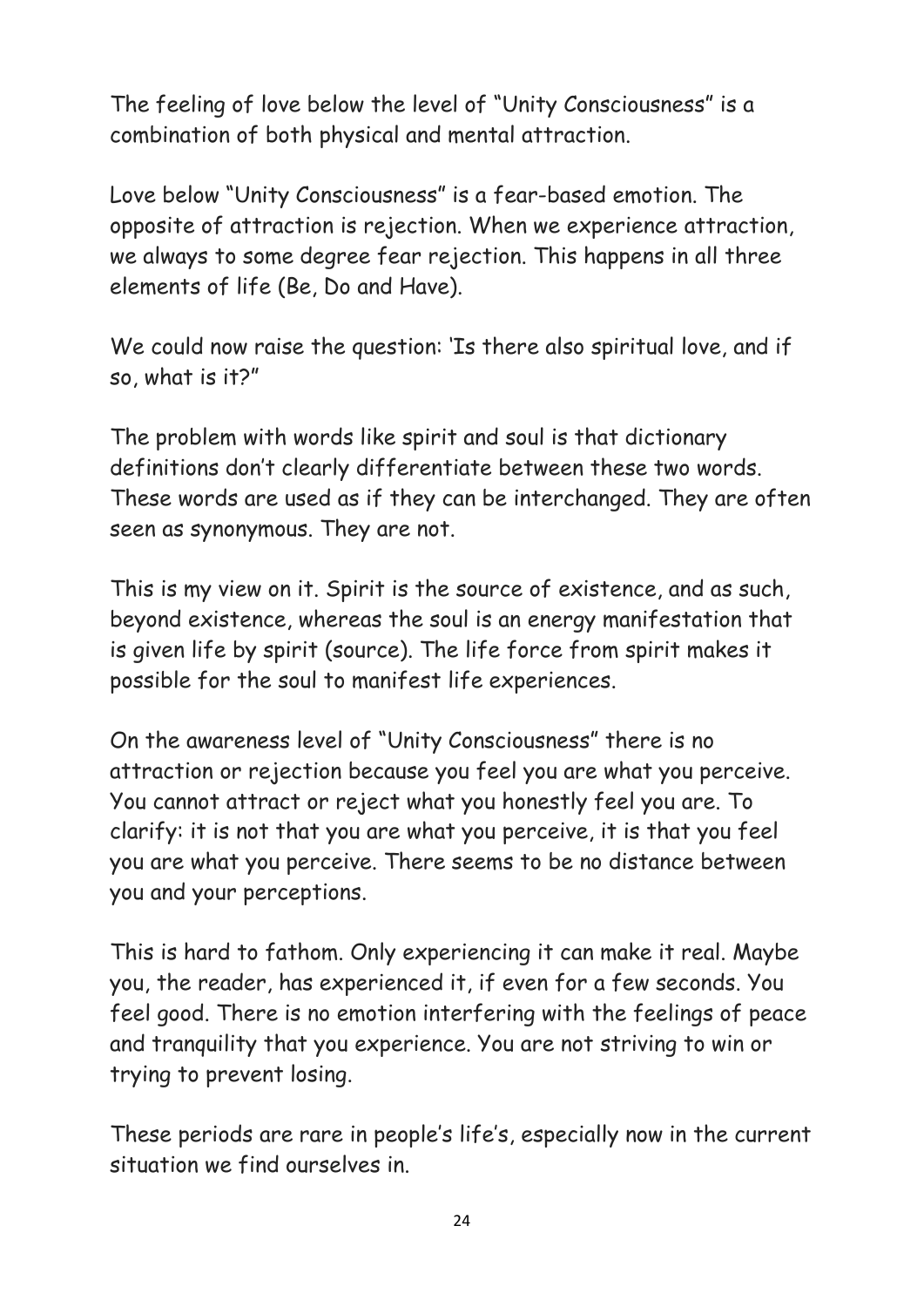What can we do to raise ourselves on the awareness scale? How can we raise our vibration? How can we be less influenced by what is happening around us?

There are many ways to work on ourselves to create a more peaceful life. Don't strive for perfection, as the world we live in will never be perfect. It wasn't designed that way. Nevertheless, working on ourselves to keep the influence of the subconscious mind at an acceptable level can give us great benefits.

I worked out some directions that might be of some benefit when you want to improve on your life experiences:

#### **Direction No. 1**

Start to think more in positive generalities instead of negative specifics. This is because negative specific thoughts tend to conflict more easily with positive specific thoughts.

Let's say you are unhappy because you seem unable to find a partner that you can share your life with. You might think you will never find a partner in your life. With this second thought you create a tension field. This tension field consist of the wish to be happy with someone and the thought that you will never be able to find someone.

This tension field can increase tremendously when loaded with emotion. When it has become part of the subconscious it could even culminate into a depression.

Depending on how severe the emotions have become, it is relatively easy to reduce the tension field when you understand the underlying mechanisms.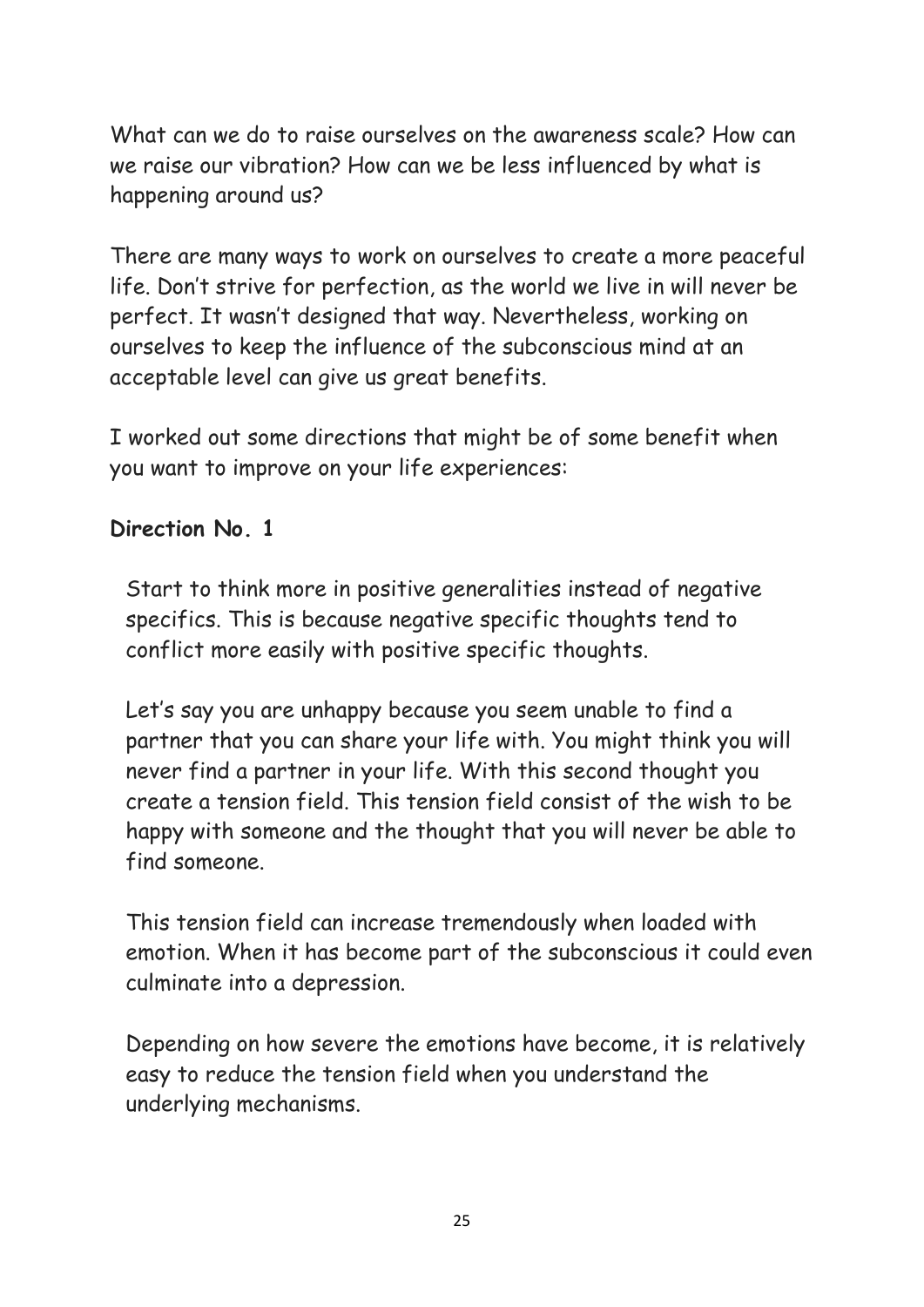When you change the negative specific thought to a positive general thought, the buildup tension can be released to a remarkable degree.

Let's see how this would play out in the above example. What if you would think that you want to live in peace with someone if he/she would come into your life.

Such a thought could take the tension out of these conflicting thoughts. When you entertain this thought with enough positive emotion it could replace the thought that conflicts with your original thought. You now don't want to be happy anymore with someone you don't have.

At a first glance we might think that it won't work to change our mind just like that. And I agree; it can be hard for us when emotions have become somewhat overwhelming.

As written earlier in this text, thoughts can become fixed when they become beliefs. A belief can become a thought pattern within the subconscious mind.

When we descend on the awareness scale, beliefs become compulsive thoughts, and eventually obsessive thoughts we have lost all control over.

When the latter is the case, it seems next to impossible to change our minds about such thoughts. However, this is not the case. No matter how stuck we are in a certain mindset, we can still change it.

An obsessive thought pattern or action pattern was in the beginning just a thought that could be changed easily. There is always emotion involved when we think a thought, but the original emotion doesn't have the strength to make the thought become fixed. This can only happen when belief gets involved.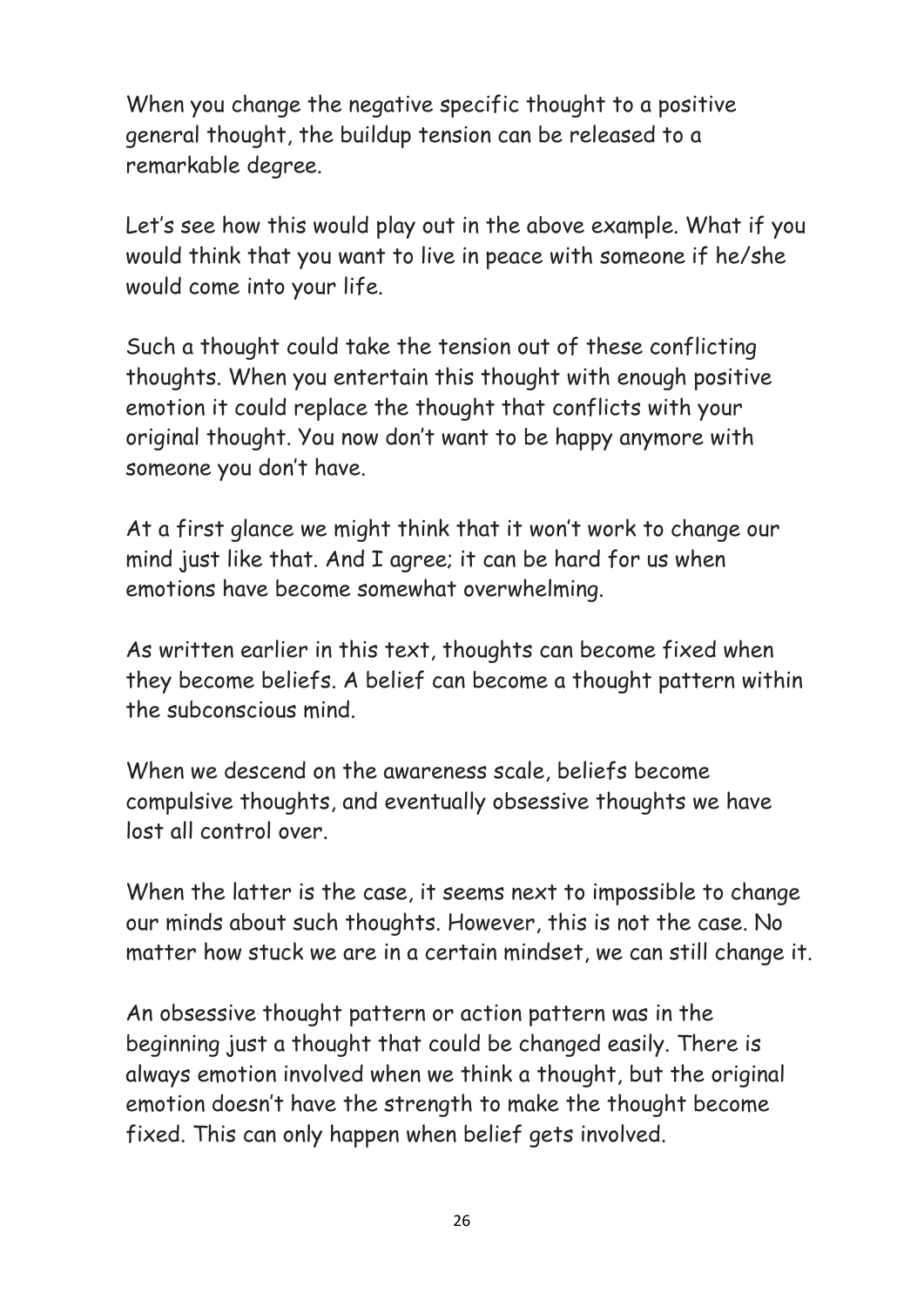Thoughts become ideas and ideas can become beliefs, and beliefs can become compulsive thoughts and can eventually become obsessive thoughts.

You want something. Then, when you generate ideas on what you want, you might start to believe in it. When you start to believe in it, you can act on it. You might have to gain competence to execute it. So, you invest in it with your time and actions. It is at this point a tension field can erect itself. Will you succeed or will it become a fiasco? Will you win or will you lose?

When it looks like it will fail, your tension field might change in wanting to succeed against not wanting to lose or wanting to succeed against having doubts whether you will succeed.

We can complicate things even further with thoughts like "I think I can Do it but what if I cannot"? or "I think I can Do it but ………" and in the blank space we fill in all conditions we can think of that we feel have to be present before we can start.

Now, this could actually be a good thing but not when we use this as an excuse for not acting on what we intend. We can find all kind of reasons why we can't Be, Do or Have something.

There are many ways to counter our own intentions. People can become really smart at this. They can develop a real talent in creating mental obstacles that prevent their goals to come to fruition.

Many of us fight a constant battle in our mind, and as long as this battle is ongoing, there can be no peace of mind.

There is a relatively simple solution to this. We need to learn to look at fixed thinking patterns from a different perspective. This can be done by listing on a piece of paper what we want.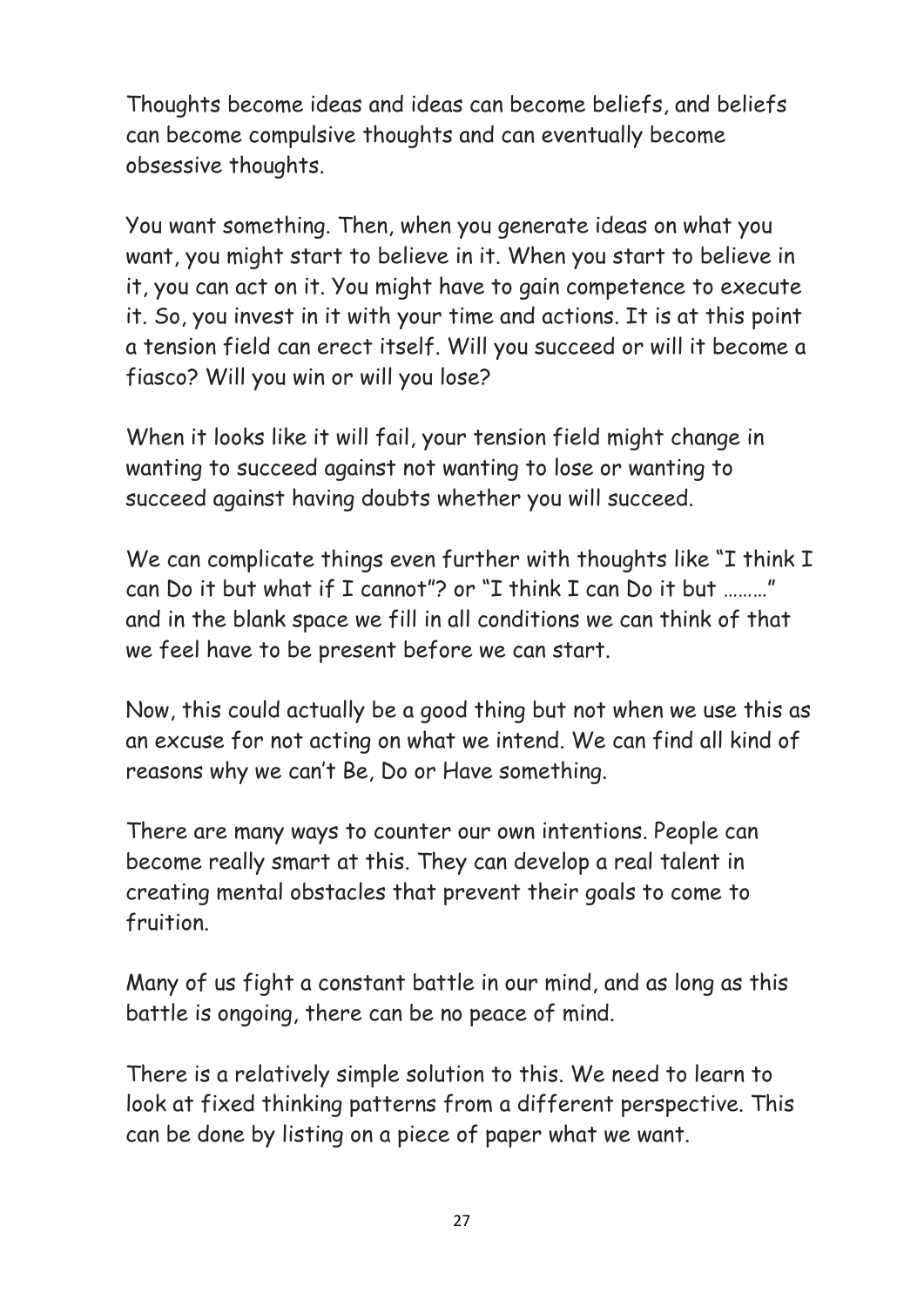Make a list of what you want to be, do and have of all things you feel emotionally charged on. To change your perspective, begin with the first item on your list and give up on your wish.

Whatever you wanted, let it go, even if it is just for a moment. Distance yourself from your intention. If you find this hard to do, proceed to next step. If you do succeed in distancing yourself, take the next step as well. The next step is to make your wish less specific but keep it positive.

Let me give an example to show you how this could work out.

John lost his job, and after some time it becomes harder for him to pay the bills. He feels devastated. All his attention is focused on his problem. It keeps running in his head. It becomes difficult for him to think of anything else. The tension field becomes even worse as he finds comminatory letters in his mailbox.

It seems a vicious circle

John tries to find a job, but whatever he does, nothing seems to work. It seems utterly impossible to enjoy life with these kinds of problems.

Now let's apply the solution presented above and see what happens.

First John needs to give up on finding a new job for now. This shouldn't be too difficult as it isn't working anyway. Now John needs to change his perspective on the problem that he is facing. He can do this by generalizing his thinking into a more positive situation.

He is still alive. There are people who have problems a lot more serious than the problem he is facing. He is healthy and can work.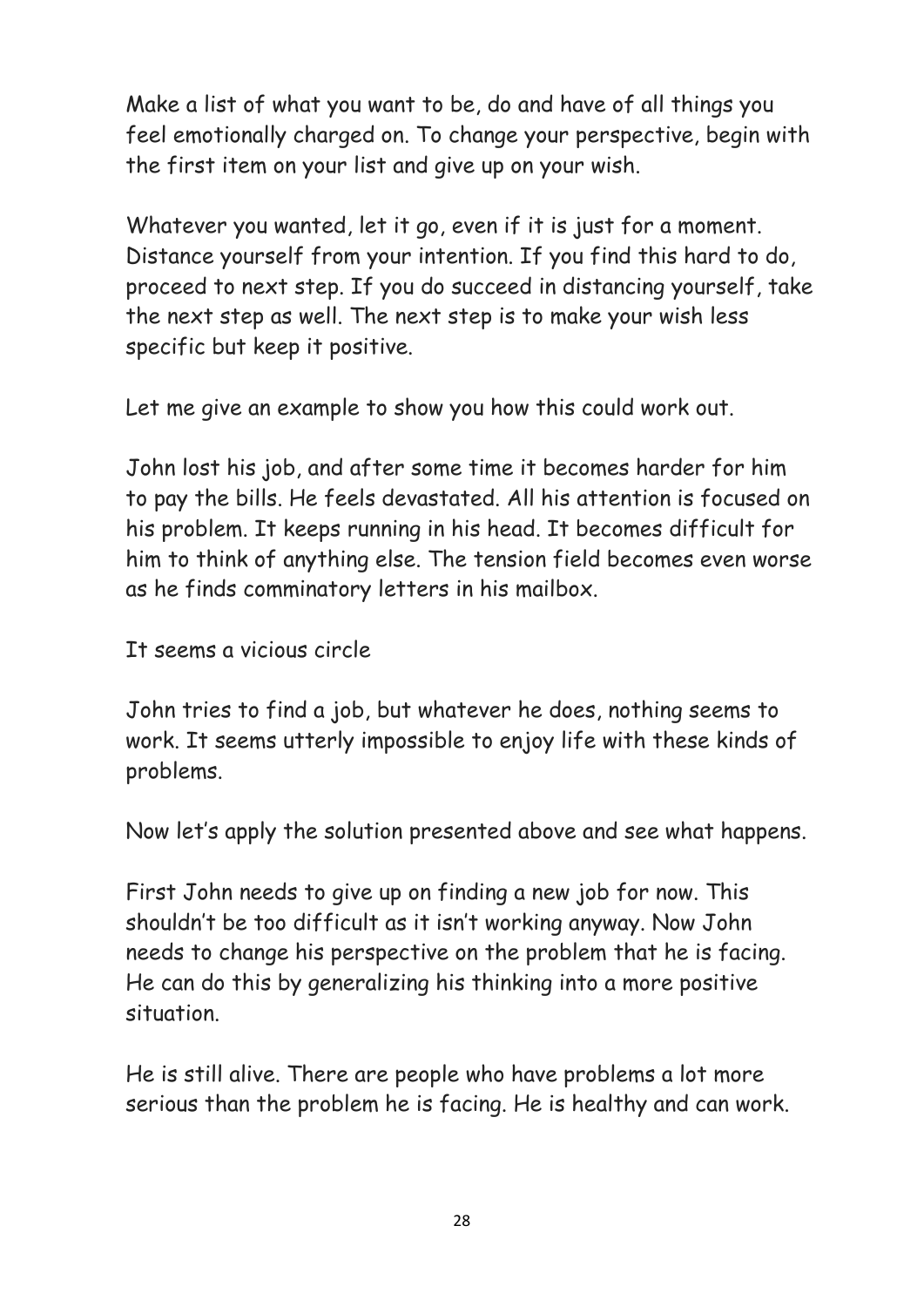Because he starts thinking about his problem in a more general way, his tension field might diminish even ever so slightly.

The tension field consist of two opposite intentions:

- I must find work
- I cannot find work

His problem cannot be solved if John keeps feeding these opposite intentions with emotion.

John must distance himself from his problem; otherwise he will not be able to become aware of solutions. Even when others would suggest solutions, he will not be able to accept them.

We are often inclined to think that our problems cannot be solved, and because of this we don't see a way out. We will then direct our attention on all the things that can go wrong. Our attention becomes fixed on what goes wrong, and we cannot look at possible solutions anymore.

Each negative thought creates a tension field with its positive counterpart. I want a job (positive thought). I cannot find a job (negative thought).

Between positive and negative we have neutral. To get out of the tension field we must become more neutral. Here are some neutral thoughts that might help John:

"I like to find a different job so I might be able to use my competence even better".

"A new job might give me new possibilities".

"I would really like it if I would have a daytime job"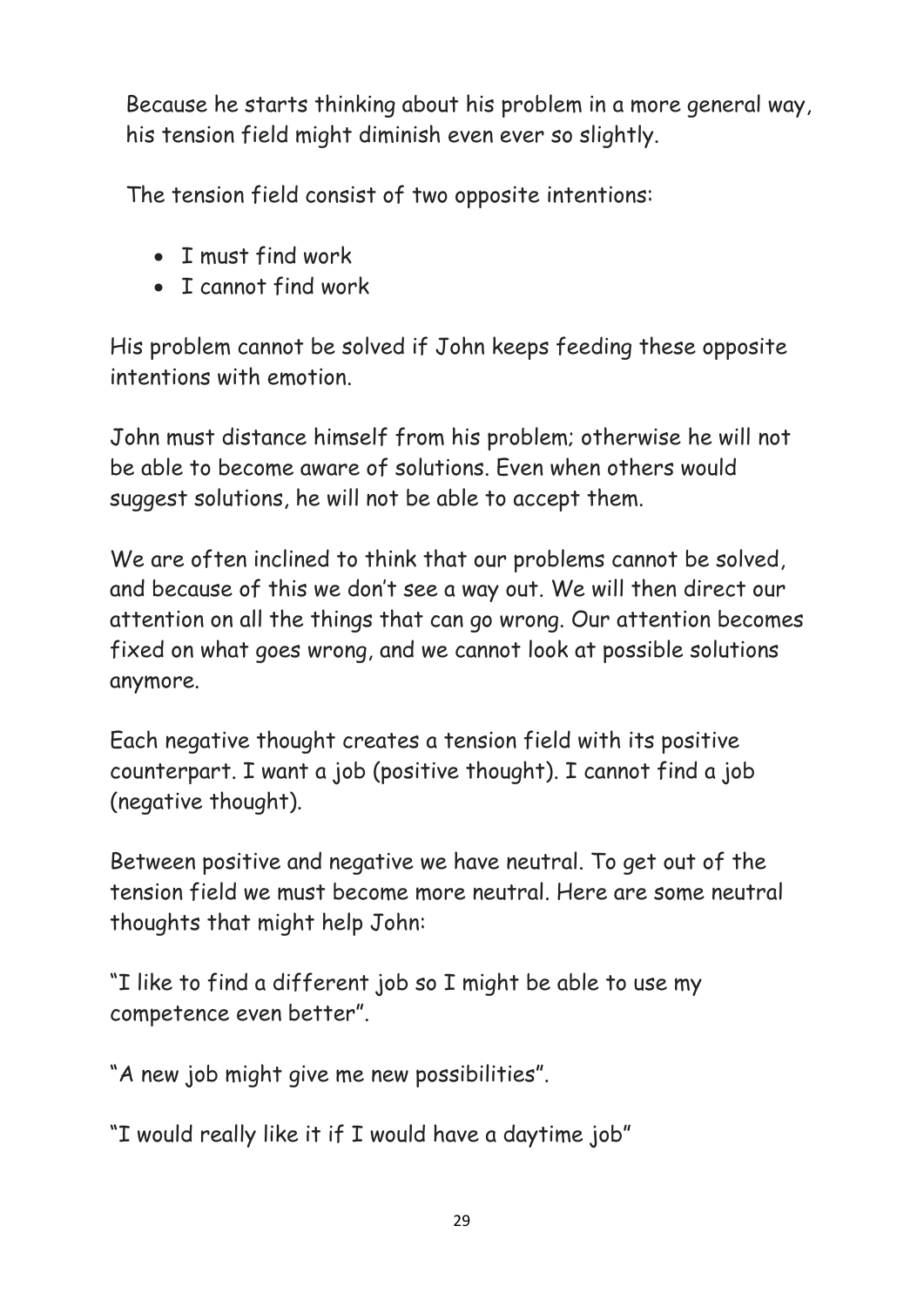These are positive general statements that will not easily conflict with specific negative once.

When John can be more neutral about his problem, he will free up his freedom of choice. He can now look at different possibilities like getting a loan to start his own business or getting a debt repayment program together with a welfare payment.

In Unity Consciousness, the feeling of not being able to Be, Do and Have simply don't exist. Working oneself towards a higher level of awareness can be most rewarding. The closer we get to the top, the more calmer, cooler and more collected we will become.

With this first direction we might be able to make some progress toward Unity Consciousness.

#### **Direction No 2**

Decide what you want and leave it at that. Don't give it a second thought. You do have to know in detail what you want to Be, Do or Have. You also need to be passionate about it. This will make it stick.

This is somewhat more difficult than what I wrote in Direction 1.

We are so used to associate our intentions with winning or losing that we very easily counter our own original intention. This is also because in many cases we are not the only player in the game of life. There are others with different intentions that can collide with ours.

The way to leave our original intention intact is to focus entirely on the first steps we have to take towards our goal. This way we take our attention away from our original intention.

There is a reason for not paying attention to the intention we set out to reach. Our intention, if we work on it in a correct manner, is usually very specific and so are counter thoughts.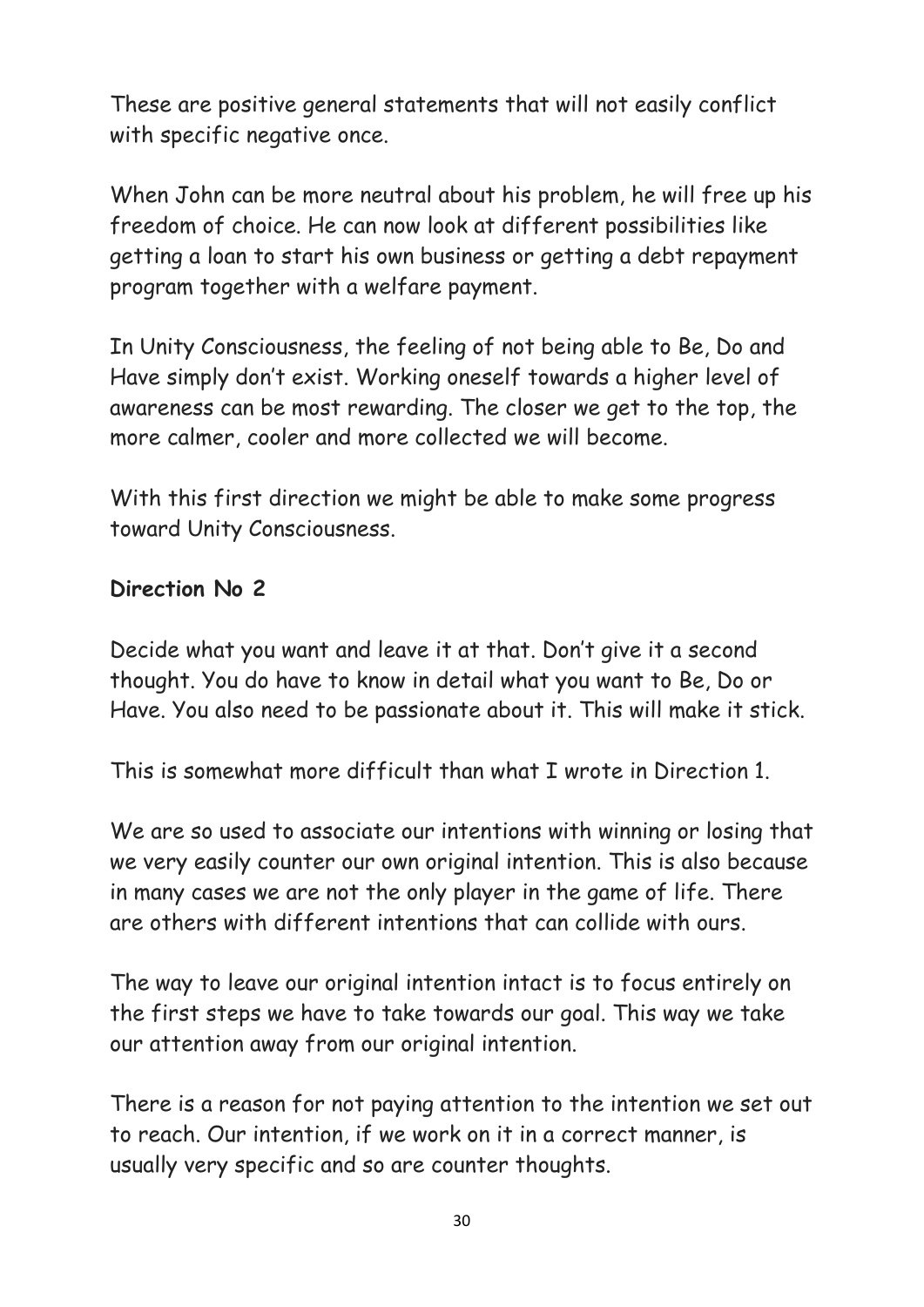It is the specific counter thoughts that cause tension fields and as such weaken your original intention.

We experience our original intention (goal) as positive and specific. If you keep thinking about it, specific negative thoughts can easily enter in.

When we distance ourselves from the goal we set out to reach, tension fields can still be generated on the steps we take towards our goal. This doesn't have to be problematic when we are determined to solve these issues. They don't have to interfere with our goal, but they can.

When it happens, our goal has transitioned into a problem instead of a solution to a given situation. Now it becomes necessary to reinstall our goal or work out a better one.

Too many people turn their goal into a problem even before they start working on it. This might intensify the tension fields that can ensue on the different steps toward our goal to a marked degree and as such make our goal a bigger problem.

#### For example:

You want to buy a new car. You look out for a car type that you like and establish the conditions this car needs to meet. You have a complete picture of what you want. Suddenly, you realize you might not be able to borrow enough money to buy the car that you want. Now your goal turned into a problem. You feel worried.

This is not the moment to distance yourself from your goal to buy a new car. You need to deal with the problem until your goal can be reinstalled or a different goal is chosen.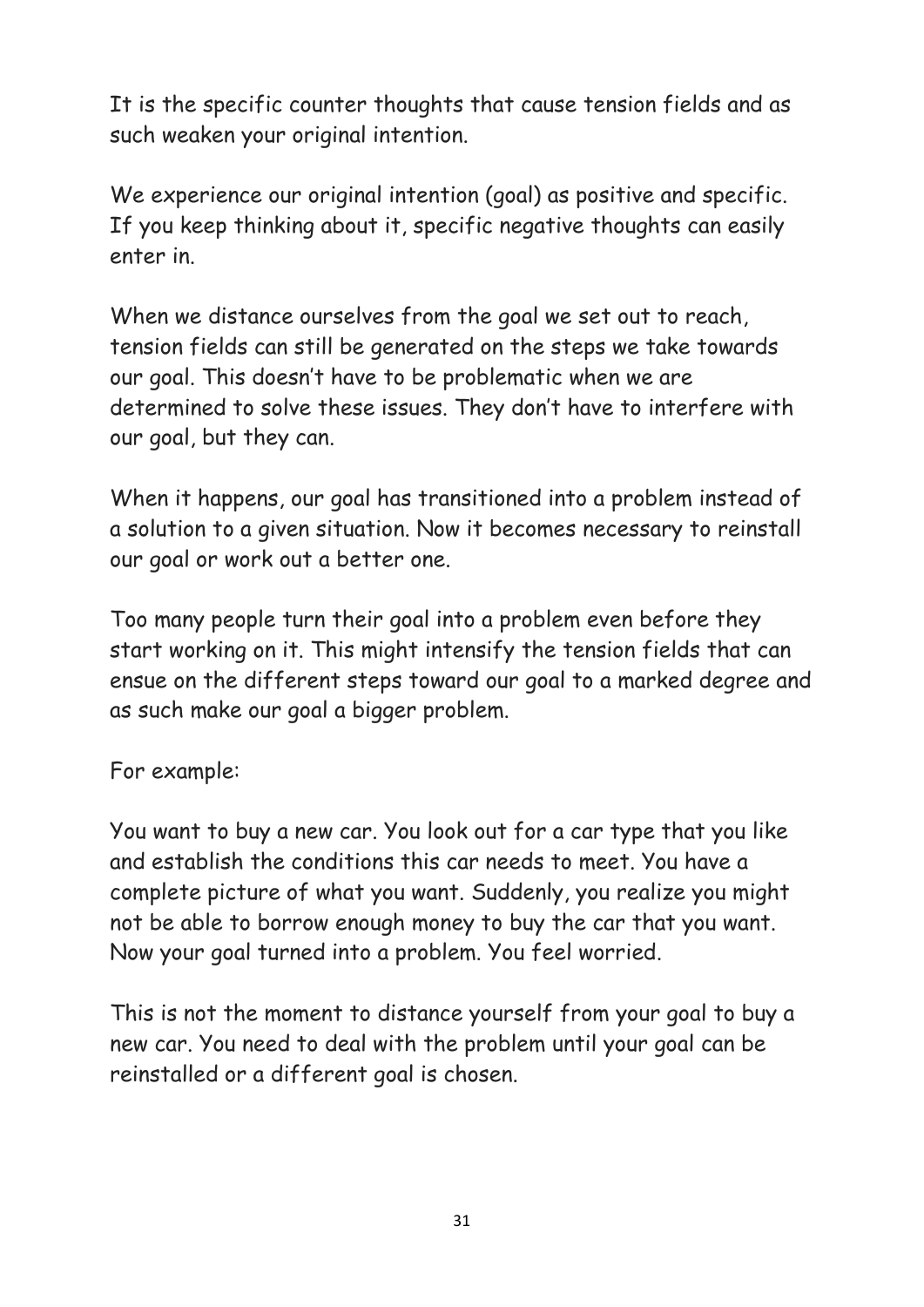Maybe you decide to buy a less expensive one and figure out how this can work out with what you intend to do with it. When your picture is complete the problem has turned into a new goal.

Competence plays a major part in achieving goals. Gaining competence is just one of the steps toward the attainment of our goals. The most important factor is to keep your goal unadulterated. For if you don't, getting there could become quite a hassle.

A musician playing in an orchestra doesn't think of the applause or his salary when playing. He just plays. A football player who, while playing, keeps thinking we must win, we cannot lose this game, will not perform well. Too much attention on his thinking, and therefore too little attention on playing, will not work well. His goal has become a problem.

Goals are more easily achieved when we are not dominated too much by emotions. Then fear cannot get in the way so much. We don't think about what could go wrong but about what to do to make things go right.

#### **Direction No 3**

For some, all advice in the No 1 and No 2 directions are no option. They are so much under the influence of their emotions that they are utterly unable to apply these directions. They need help from others to gain more control over their lives.

There is a vast number of remedies and therapies that can relieve the burden of emotions.

What works best when emotions have too big of an impact on someone are the remedies or therapies where the person doesn't have to do anything himself and the therapist does it for him or her. Therapies where the person only needs to be present to undergo the therapy will work best for those people.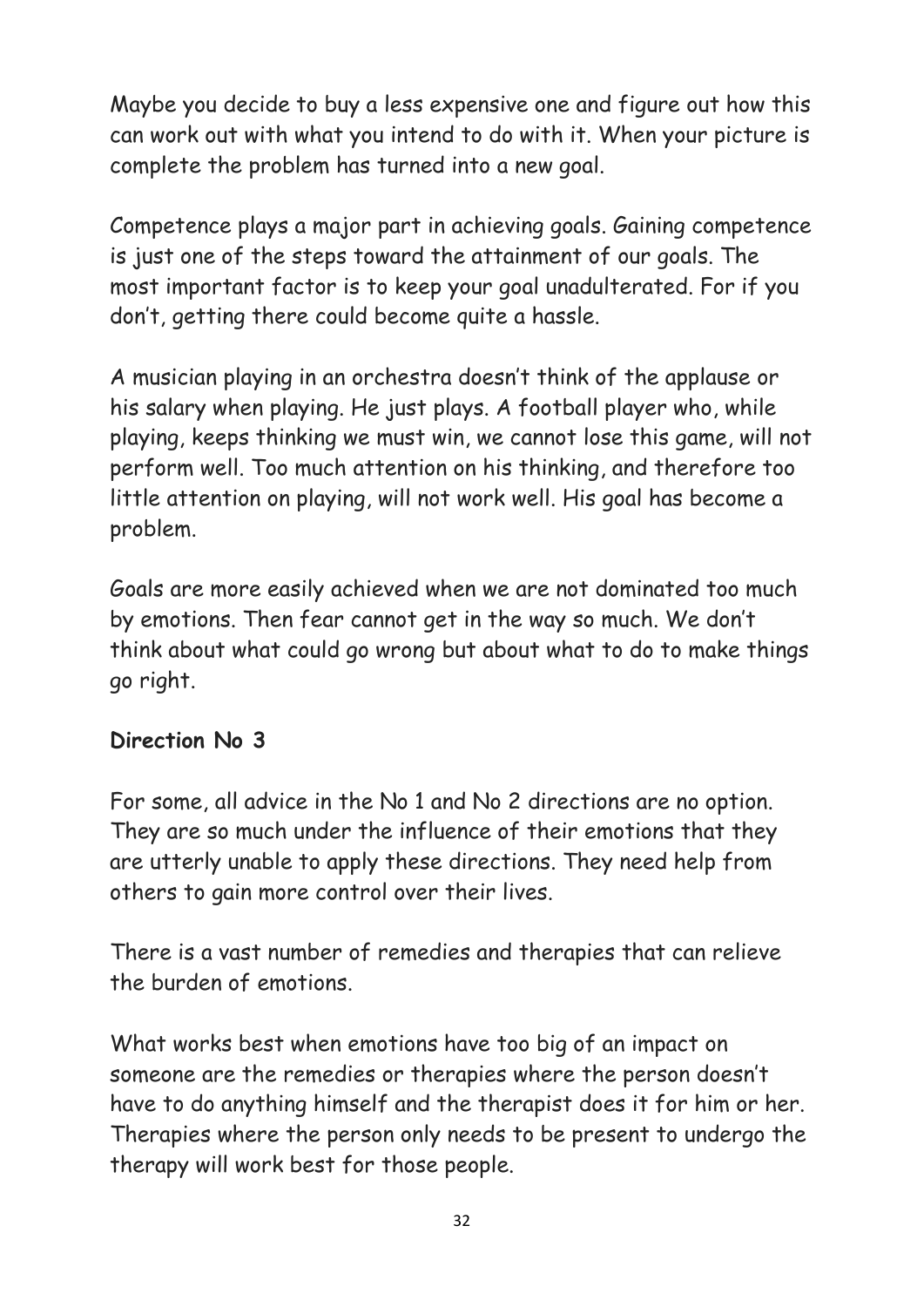Emotions can be desensitized with certain therapies where they become bearable without the person's participation in the process.

The results of these therapies usually have no permanent character. Still, they can be of great help for people that are unable to help themselves. For these people they can be lifesaving.

The reason that these therapies cannot bring lasting changes is that they don't produce a heightening in consciousness. Only the person himself can bring about a higher level of awareness.

We could maybe compare it with painkillers; the pain comes back when the painkiller doesn't work anymore. It is the same with mental pain; it will be reactivated until the person decides to raise above it.

We can only deal with mental pain through a change in perspective that leads to new insights. Our emotions will then adjust to our new insights. This new insight does have to correlate with a higher level of awareness.

Because we want to win and we don't want to lose in our lives, losses are the cause of the heaviest mental pains.

When people suffer from a heavy loss and nothing seems to work to get them back in the saddle, we have what we call "helplessness". In this state one cannot accept help from others. In psychiatry it is called therapy resistance.

If you suffer from a heavy loss or know someone who does, then I can recommend my e-book:

#### **[Victimized by a Loss](https://vitalinformationsources.com/wp-content/uploads/2020/08/Victimized-by-a-Loss-1.pdf)**

If you remain stuck in a situation such as a heavy loss than it can be useful to learn more about it.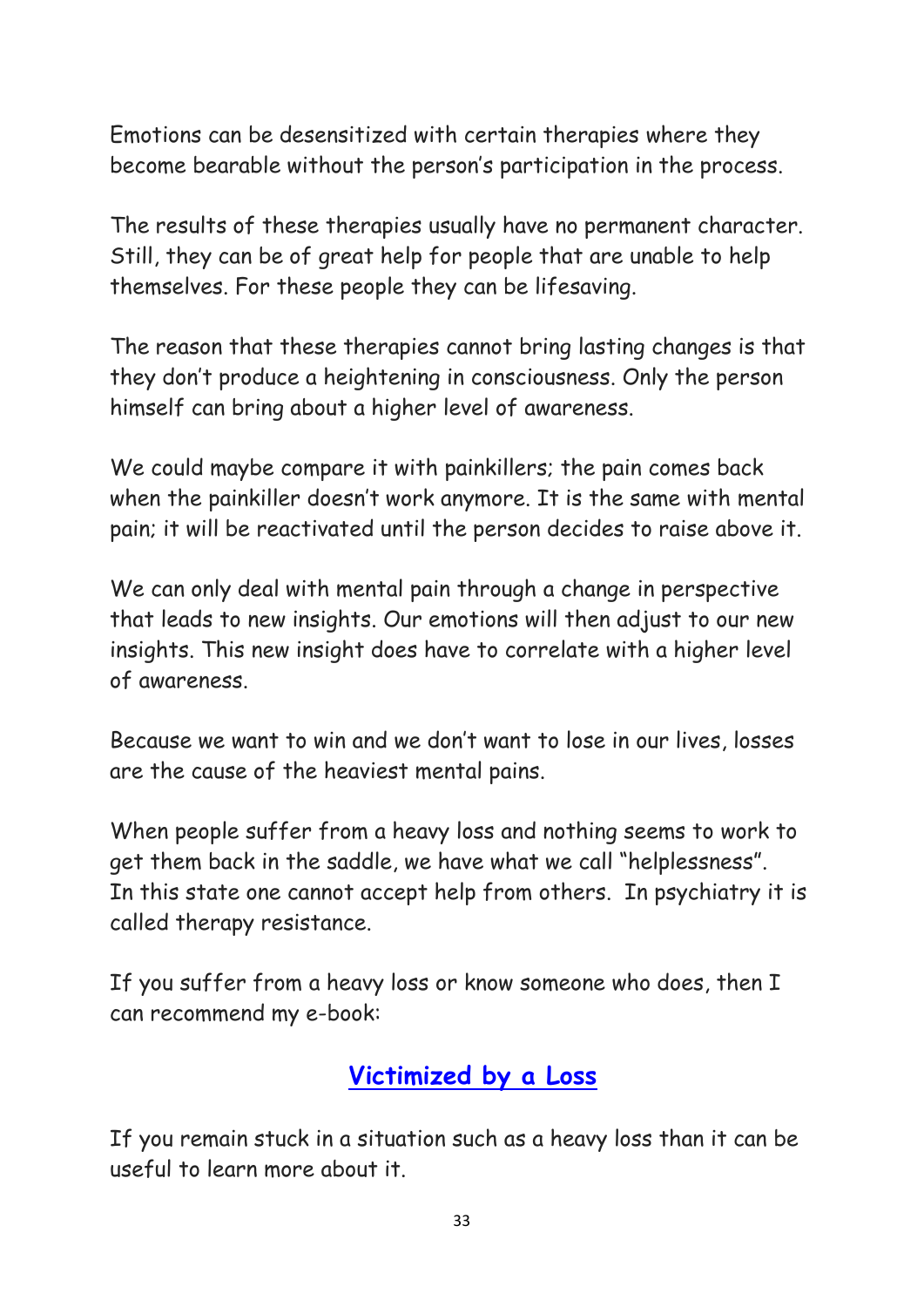You need to know the mechanisms that are at work. You need to find out if you can do something about it yourself.

I can assure you that only the person himself, suffering from a loss, can raise above it. No one can do this for him.

Others can assist you with therapies but when you are on the awareness level of helplessness (see the [awareness scale\)](https://vitalinformationsources.com/wp-content/uploads/2020/12/The-Awareness-Scale.pdf) only you can work your way upwards toward higher levels of awareness.

The problem you have to face is that you cannot believe in help from others. You think that nothing will work no matter what. So why even try?

My e-book will give you all you need to know about raising above losses that have been ruining your life. Learning more about this could be a saving grace.

#### **[Victimized by a Loss](https://vitalinformationsources.com/wp-content/uploads/2020/08/Victimized-by-a-Loss-1.pdf)**

I would like to elaborate a bit more on intention. I definitely consider intention the most important factor in awareness. Attention and emotion can only come into play where there is an original intention. Attention and emotion can actually diminish intention. This is especially the case with emotion.

Many people don't realize that emotion is an instant response coming from the subconscious mind. We are stimulated and programmed to respond emotionally. These responses are instant and as such more or less out of our control.

When we are hit with an emotion, our logical thinking becomes infected. It is through emotion that our ego inflates or diminishes. It is through assuming identities from others that an inflated ego or a diminished ego tends to persist.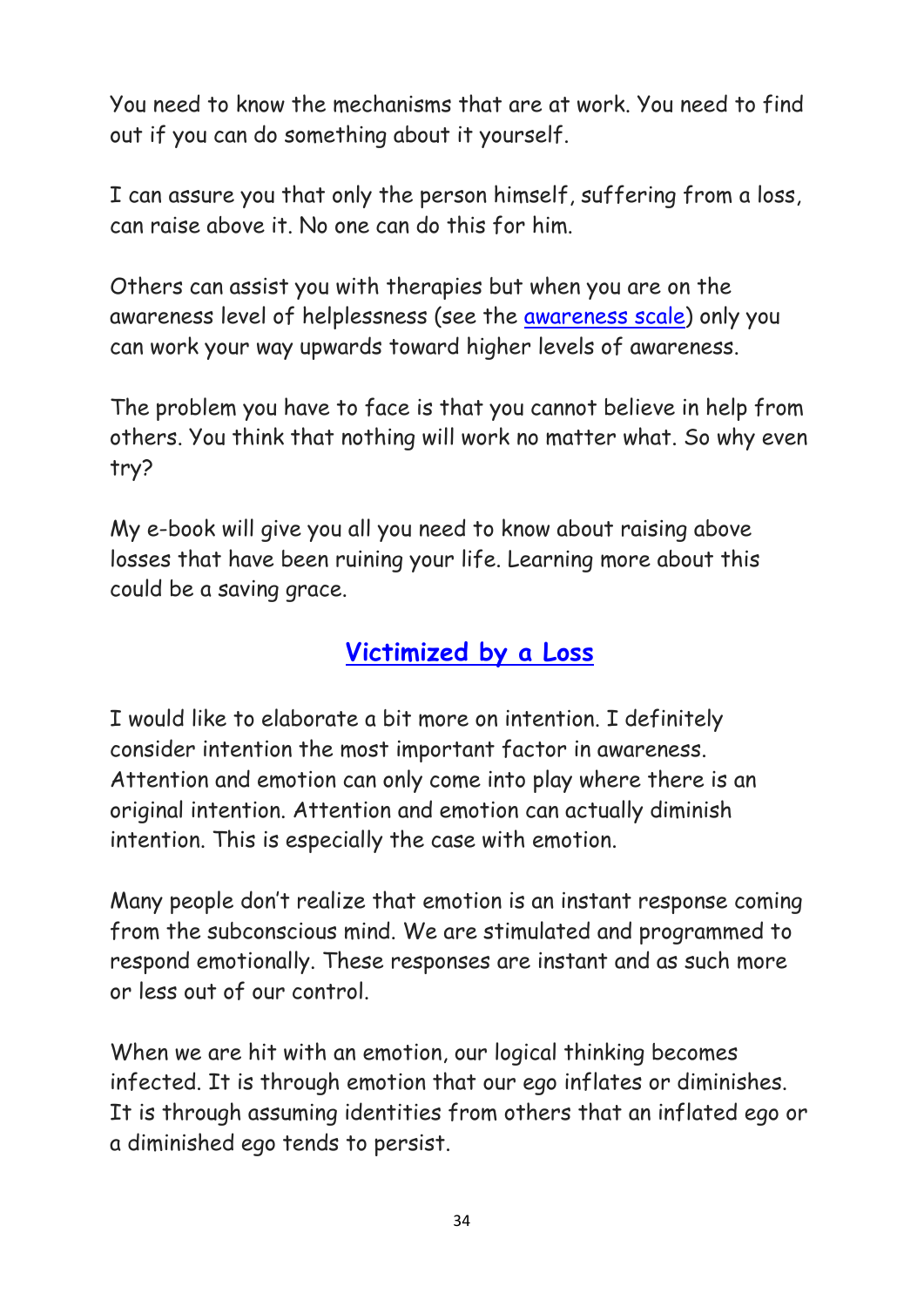But even when we assume identities from others, we can only make them stick through emotion.

Therefore, it can be so difficult for us to reflect on ourselves. When we respond emotionally, our analytical thinking ability is in jeopardy.

If we don't realize that this is happening, we might be less able to self-reflect. Understanding what is happening when emotions hit us can be of great benefit. It doesn't mean we haven't jeopardized our logical thinking. Most probably we have.

However, understanding that an instant, automatic, emotional response can occur when something in the subconscious mind is triggered can be of great help when we want to self-reflect.

When the ego feels threatened in its ability to Be, Do or Have the emotional responses might be negative; not always but in many cases it will.

I associate negative emotions with the awareness level of "Helplessness" and below, and positive emotions with all levels of awareness above "Helplessness;" all the way up to the level of "Extra Sensory Perceptions". (See the [awareness chart\)](https://vitalinformationsources.com/wp-content/uploads/2020/12/The-Awareness-Scale.pdf)

When we are inhibited in our ability to Be, Do or Have we can also have a positive emotional response.

We can see it as a challenge that motivates us to overcome any and all obstacles, but it is still an emotional response that can interfere with logical thinking. It doesn't have to, but it can.

I cannot begin to tell you how important it is to understand all this as we can only grow in consciousness through self-reflection. We cannot easily self-reflect when we are overwhelmed by either positive or negative emotions.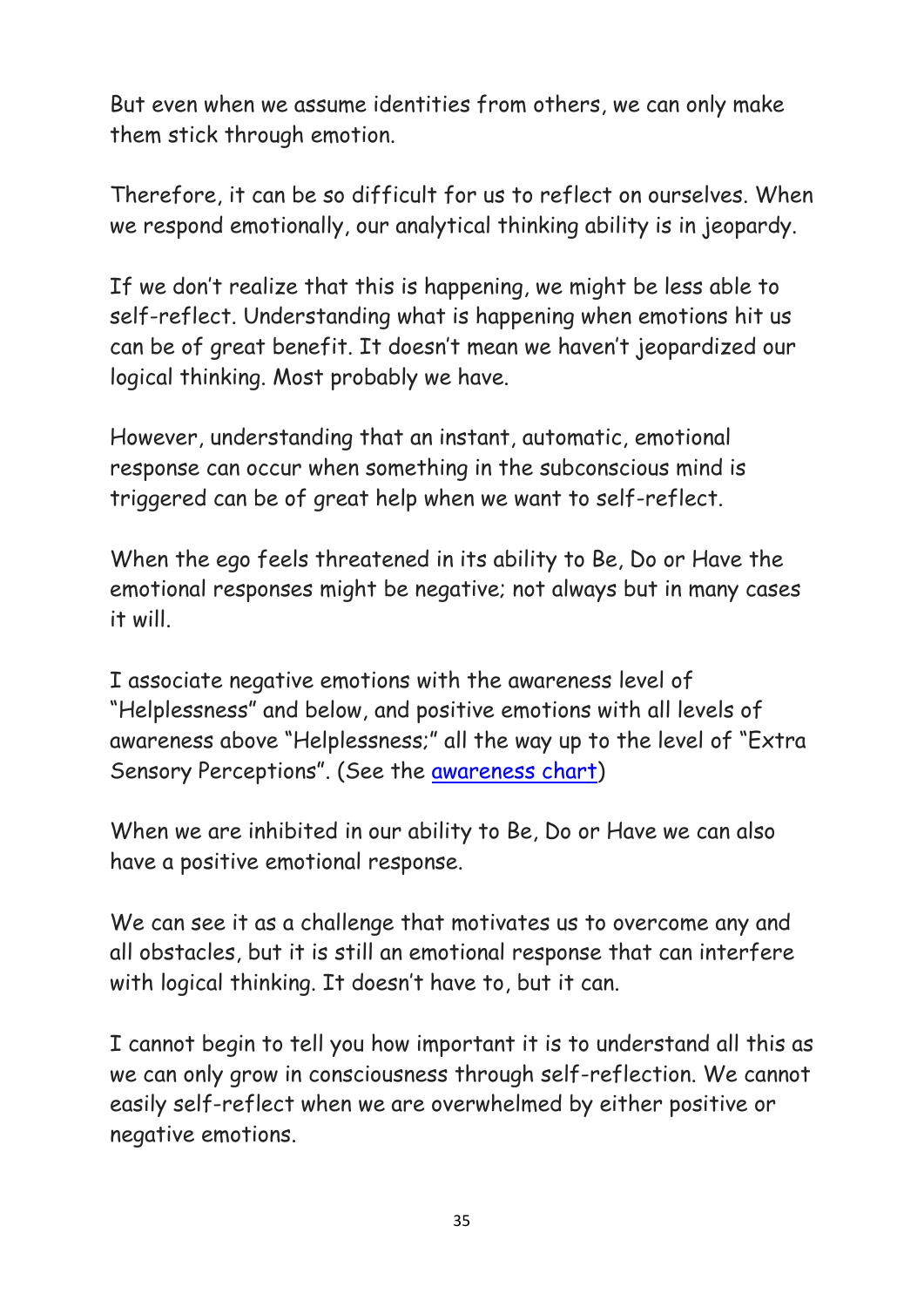Let's take an example to see how this could all work out in people's life:

Joseph has a crush on Mary. He feels a strange attraction to her. However, Mary doesn't know this. He didn't say anything about his feelings, not to Mary or to anybody.

The emotions that turn on when he meets her totally overwhelm him. Due to this he cannot think straight and says things in a rather awkward way. His analytical thinking is impaired.

Mary doesn't have any feelings for Joseph, but she does notice that he is recently acting rather strange. She feels sympathy for him not realizing what is going on.

Her sympathy makes Joseph think that she has feelings for him as well. This complicates the situation even further.

Eventually, Mary realizes what is going on and tells Joseph that she doesn't want a relationship with him. Joseph finds this very hard to take, and emotions overwhelm him so much that he is devastated and doesn't feel like living anymore.

The question we could ask is: 'How could this situation have been prevented?' or 'What did Joseph do wrong?'

So, let's analyze this situation and see where things went off the rails for Joseph and why?

The reason for Joseph to become somewhat irrational towards Mary was because he did not self-reflect when his emotions turned on the first time he saw her.

What does it mean to self-reflect?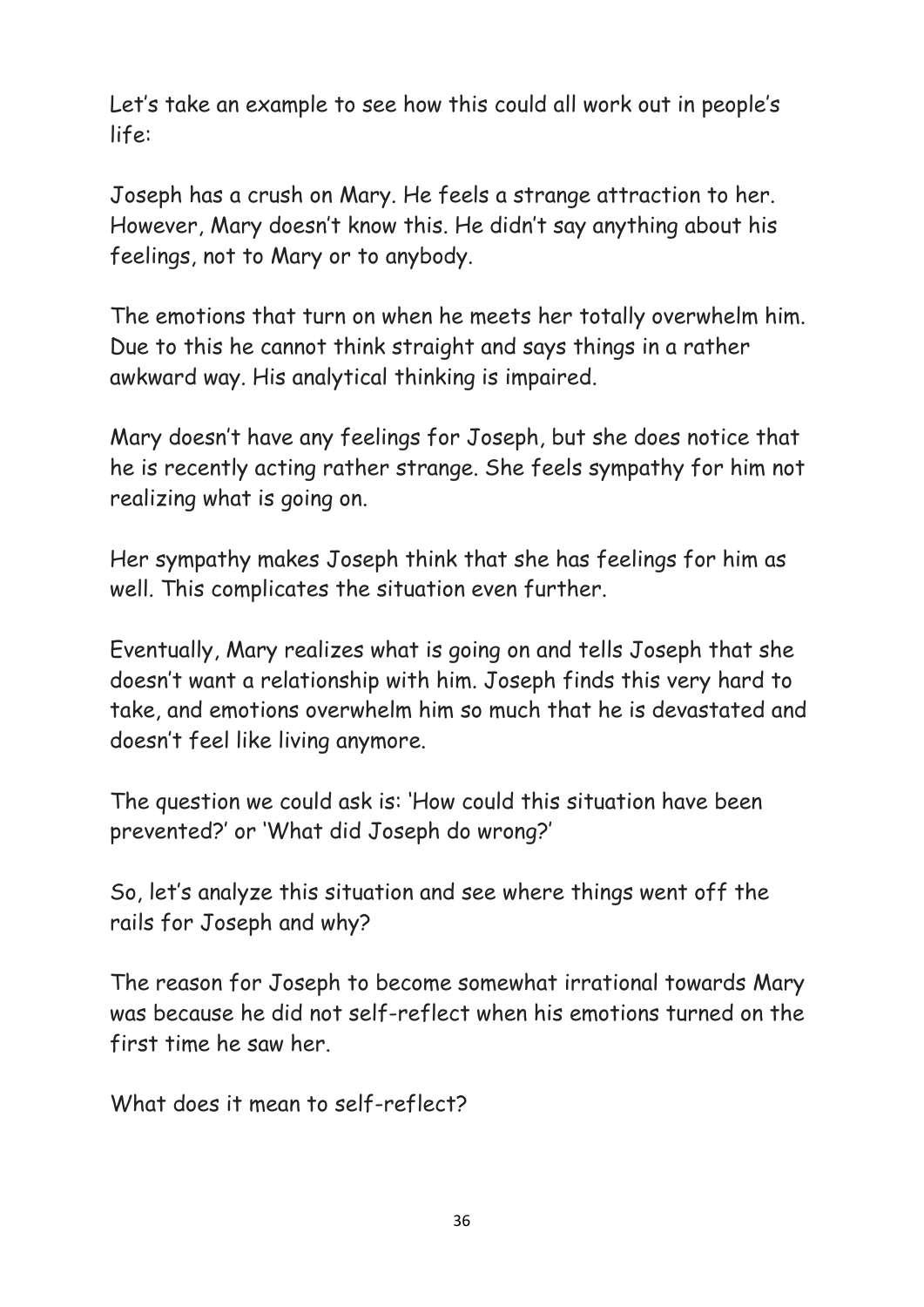"Self-reflection is defined as a mental process you can use to grow your understanding of who you are, what your values are, and why you think, feel, and act the way you do. When you self-reflect and become more conscious of what drives you, you can more easily make changes that help you more easily develop yourself to improve your life."

Source = [Berkeley Well-Being-Institute](https://www.berkeleywellbeing.com/what-is-self-reflection.html)

How can you self-reflect?

There are 5 questions you could ask yourself:

- 1. What do I want?
- 2. What am I avoiding?
- 3. What am I most grateful for in my life?
- 4. What am I afraid of?
- 5. What are my biggest strengths and flaws?

#### Source = [The 5 Best Self-Reflexion Questions to Ask Yourself](https://youtu.be/d0AUWCADWmk)

Watch the video if you want to know the reasoning behind these questions. I would not ask these questions to the subconscious mind as the person in the video suggests.

I would ask them to my real self. That is the self that is buried under the ego, in other words our soul. It is our soul that we experience when we are on the awareness level of "Being Yourself". But do whatever feels best for you.

What would have happened with Joseph if he would have asked himself some of these questions?

First of all, Joseph would have to cool off until his emotions have subsided. Then, when he would ask himself the first question: 'What do I want from her?' he might regain some logic and come to the conclusion that he would like to go out with her.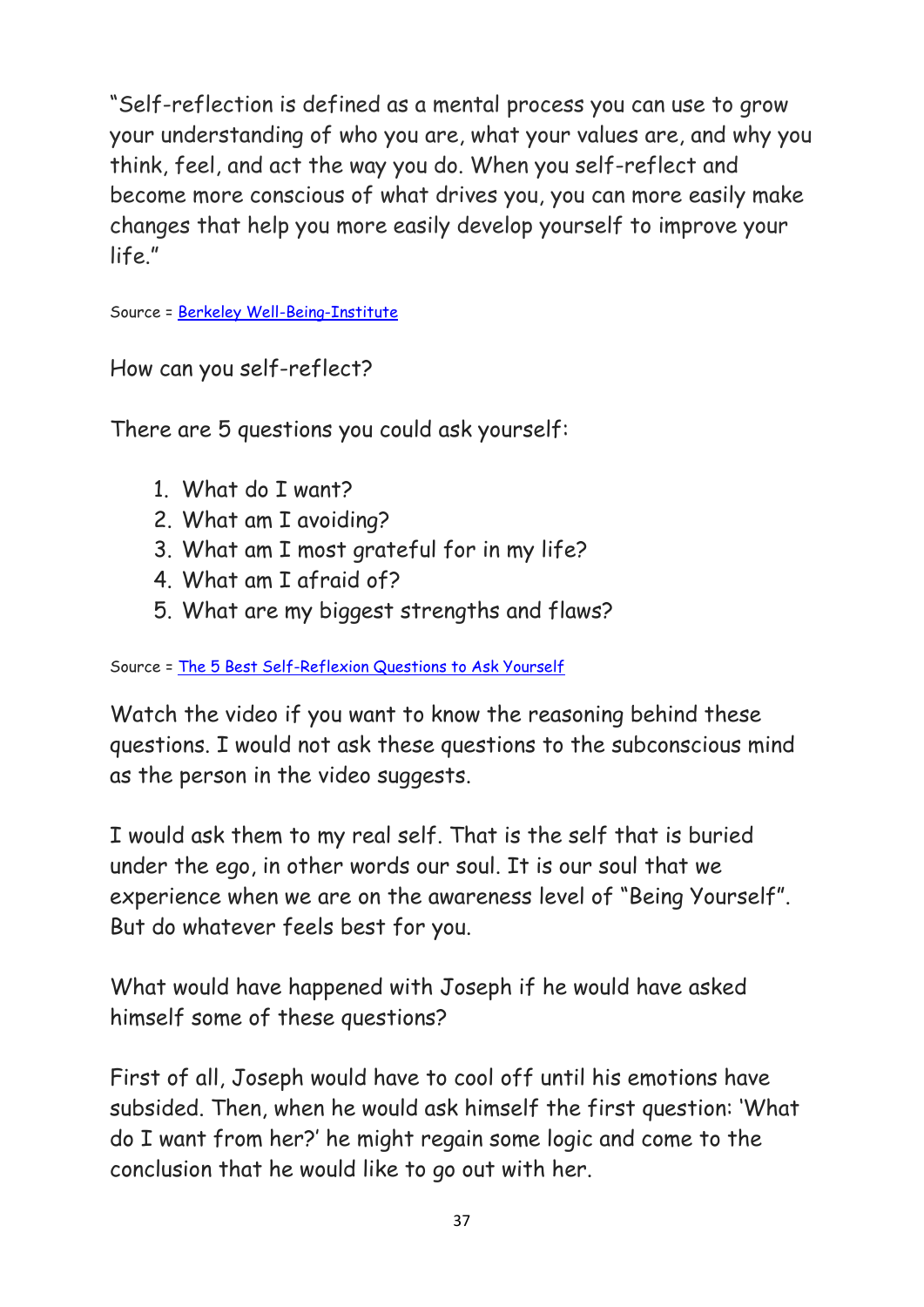If he then would ask himself: "What am I avoiding with her?" he might conclude he feels ashamed to talk with her about his feelings for her.

When he then asks himself: "What am I afraid of?" he might realize that he is afraid she might turn him down.

Let's see how the tension field started to appear in his mind. Intention 'I would like to date her', counter thought 'but what if she turns me down?'

If the answers on these questions don't diminish the emotional responses that came up when he gets in contact with her there could be earlier similar occurrences in his past that keep feeding negative emotions into the present moment. This can go all the way back to his childhood.

So, another useful question to ask yourself could be: "Did I experience these discomforting emotions earlier in my life?"

Be careful now, as with such a question you might run into a fullblown trauma, usually early in your childhood. If remembering a severe trauma brings you too much suffering, you might need some help from a therapist to get such a trauma resolved.

But usually, we should be able to find earlier similar incidents that we can inspect to uncover the reason for our emotional responses in a present situation. It might sometimes be necessary to find the earliest one when there is a chain of similar incidents.

To test whether you have risen above the emotional response from the subconscious, place yourself in a same or similar situation and see what happens.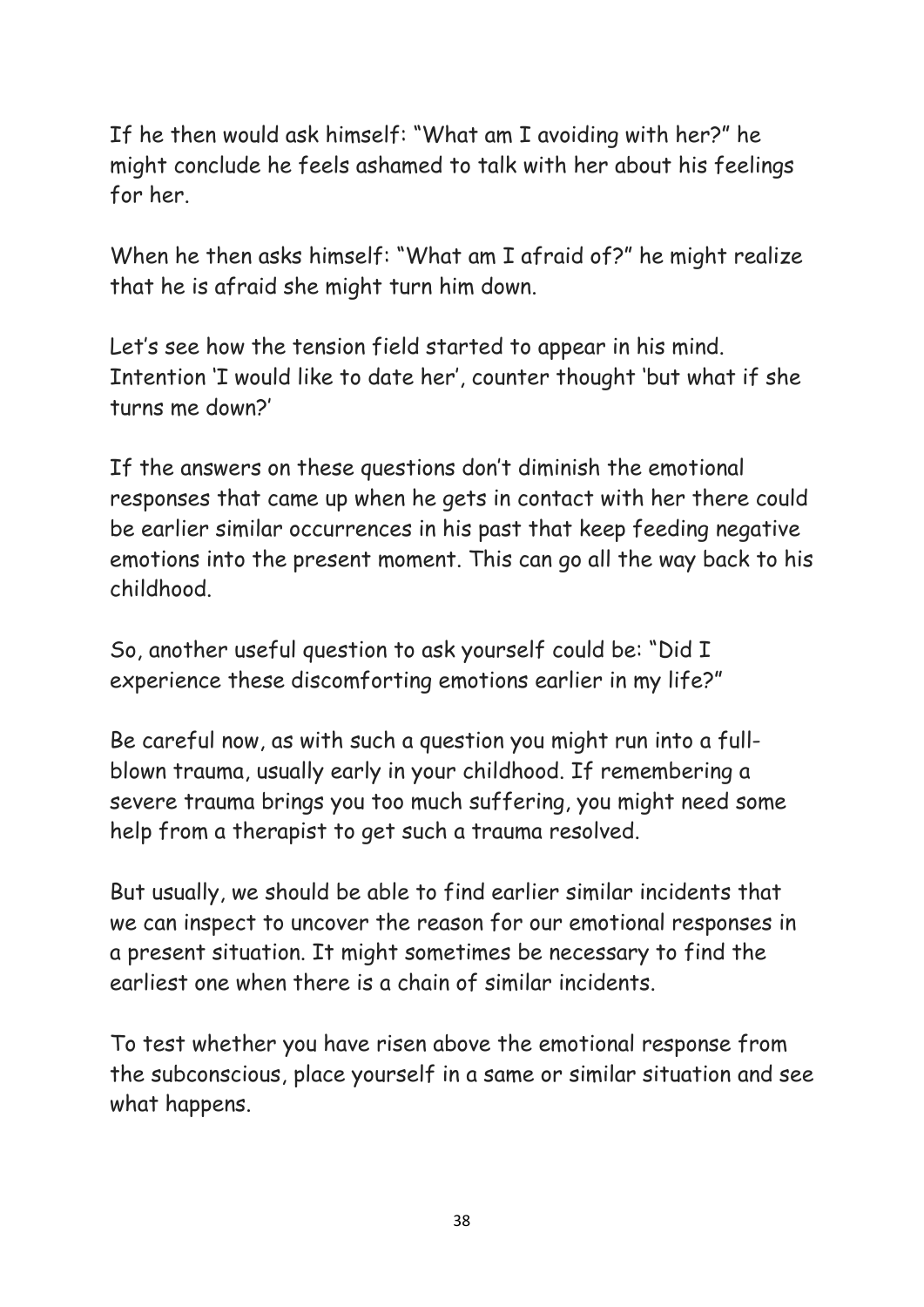If we have looked at our past and present circumstances, it might also be useful to look at intentions we have for our future. Future plans can also be affected by our thinking.

It could even be more difficult to hold them in place as we cannot always focus on the steps, we need to take in order to divert our attention from our future goal.

Let's say you want to make a parachute jump out of a plane at your 65th birthday to prove to yourself that you are fearless. But you are only 50 years old. 15 years will go by before you can start to think about preparing yourself for your jump. The question is, would you worry about this for 15 years?

Probably not. But can you keep your intention intact overtime? If you fear jumping out of a plane, but you feel you must do it, this might turn into a worry that could influence your intention.

The only solution to this is to make sure you really want to do this and leave it at that. Don't over rationalize it. Keep your discission unadulterated by paying no attention to it anymore. As soon as you start to doubt your decision, reinstall it and take your attention away from it.

Our intention is extremely powerful. It is the greatest power in the universe but only when it isn't muddied up with the use of our own thoughts to counter it. Counter thoughts can be equally powerful as those are our intentions too.

Others cannot diminish the power of our intention without our agreement. We first need to agree with the opposing thoughts of others before it can diminish our original intention.

Only we ourselves can diminish our intentions. No one else can. Remember that when you feel blue.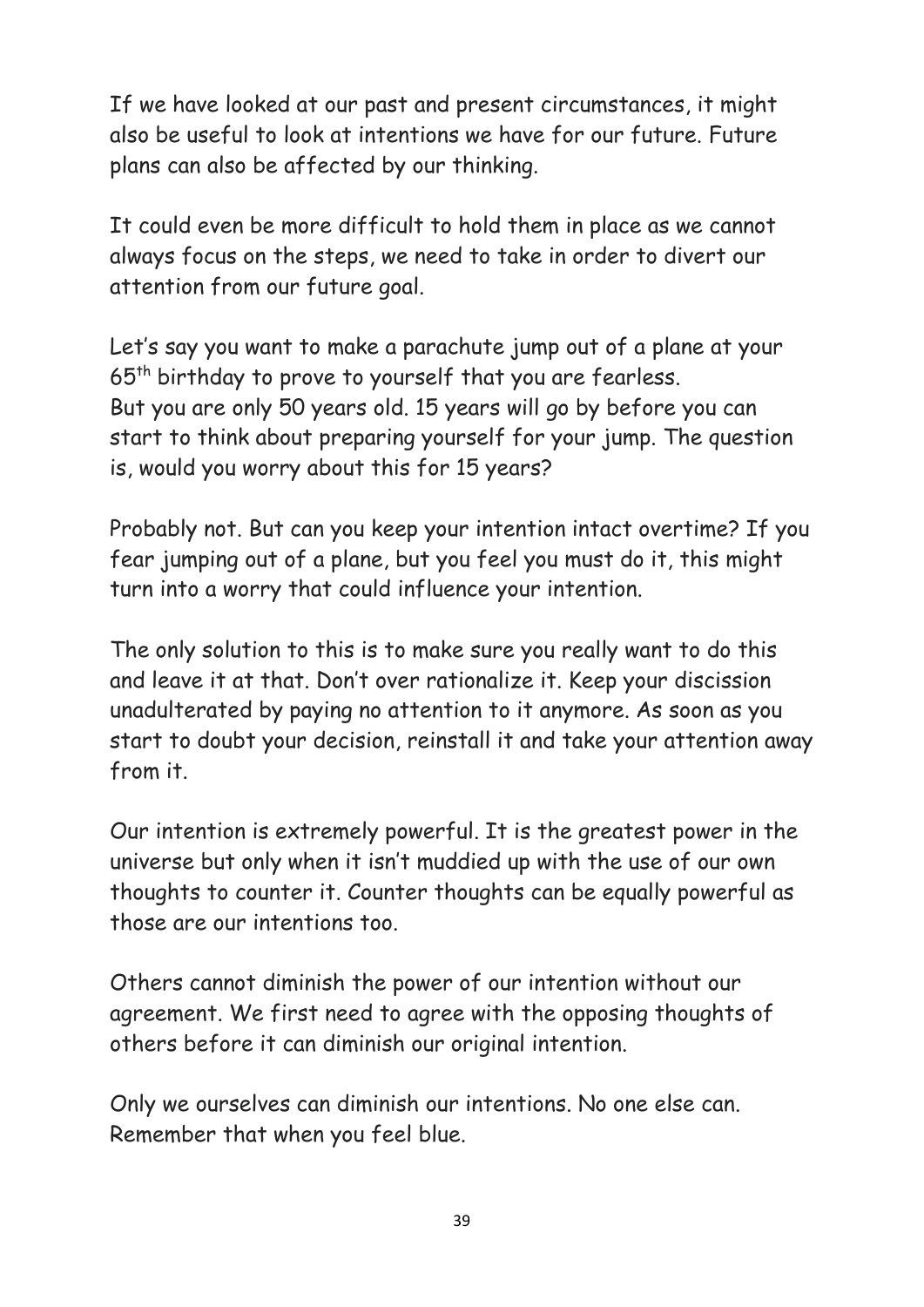Unadulterated intention can never fail. This is how existence came about. It is perfect and unstoppable. It has unimaginable power. Only we ourselves can stop it from happening as it is our own power against our own power, if you get what I mean. We need to remind ourselves of this over and over again, as in our current degraded state we find it very hard to believe in our own powers.

The principles laid out in this e-book might not be of much use for people that are chronically on the awareness level of "helplessness" on too many aspects of their lives.

When people feel helpless on most aspects of their lives, the e-book "[Victimized by a Loss](https://vitalinformationsources.com/wp-content/uploads/2020/08/Victimized-by-a-Loss-1.pdf)" might be a better choice.

Because we live currently in very challenging times, we could greatly benefit from all the stimuli that come our way and trigger our subconscious. It is in trying times that we can grow much faster but only if we don't fail to self-reflect.

It is our inflated ego that we must become aware of. It is there! We all have it, even ever so slightly. The ego is most vulnerable on the aspect of Being.

When we notice that our emotions were activated and eventually subsided, we can now look at what happened with our ego (Being).

Did we become defensive, or did we feel humiliated? At first it can be difficult to be honest about it, as we might feel that we are weak or less worthy. We don't want that. We want to be strong and certain, and above all, we want to be right.

It is ok that we want to be strong, certain, and right about what we stand for in Being, Doing and Having, but don't let this get in the way of raising your vibration in order to operate on higher levels of awareness.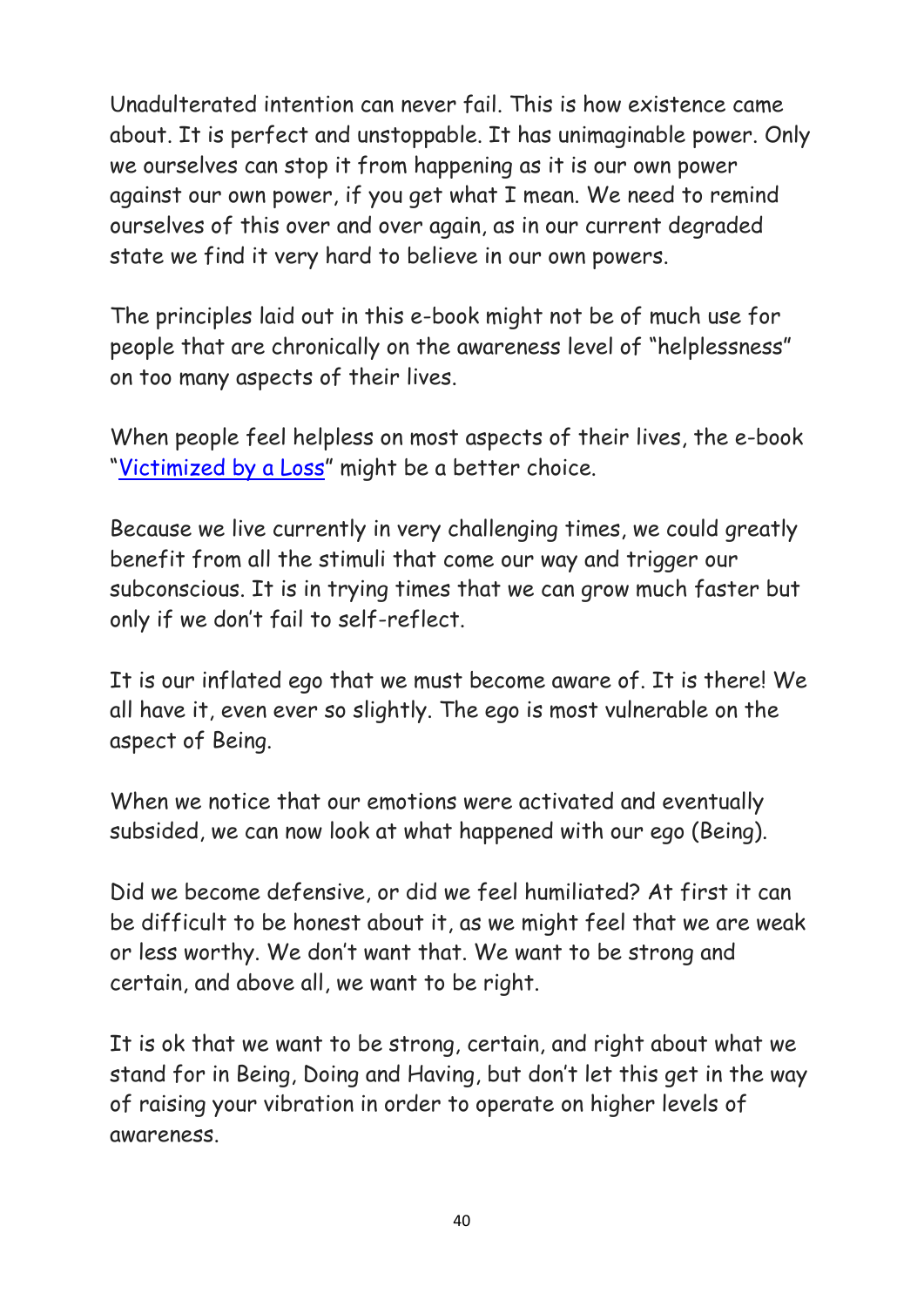We must be willing to be vulnerable if we want to overcome the responses from the subconscious.

What do we look for when we self-reflect? We look for Fixed Ideas that we hold onto and are not willing to question. We look for Assumptions; both being awareness levels that we need to question. They are stable awareness levels for a reason. We want to hold on to them; as above or below, on both these levels we feel unstable.

Take another look at [the chart.](https://vitalinformationsources.com/wp-content/uploads/2020/12/The-Awareness-Scale.pdf) I promise you it really works this way. For the sake of raising our vibration, it is of the utmost importance to introspect. Again, it really is the hardest thing we can do, and it is outright impossible for soulless humans.

Remember, only self-reflection can raise our vibration in order to operate on higher levels of awareness. Before we become aware of it, emotions have blurred our analytical thinking and we seem unable to notice that the subconscious mind has taken over.

When this happens, we must again realize that an automatic emotional response has overruled us. Before we allow ourselves to be triggered again, we need to get away from whatever triggered the subconscious to respond and calm down.

Take a walk, meditate, or do whatever you think will make the emotions subside. Then it is time to ask yourself questions. Use the 5 questions written above if you find them workable. I find the questions No 1, 2 and 4 most useful, but if you have a low selfesteem, questions 3 and 5 can be of benefit, too.

How do we know if we make progress toward higher vibrational levels? We can use the awareness scale to determine where we are on all different aspects of our life's. If we are not triggered anymore on a certain issue we worked on, we know we are making progress.